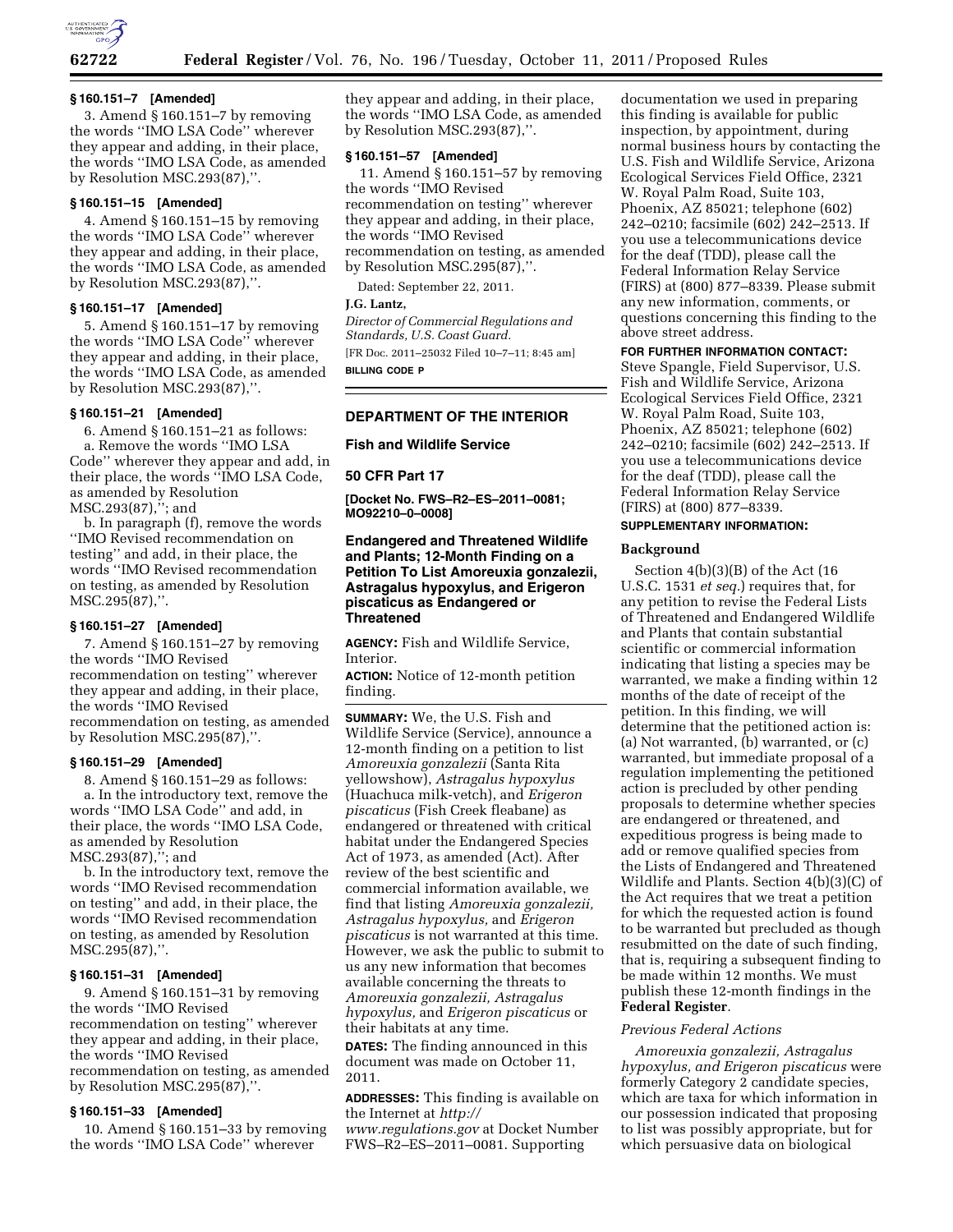vulnerability and threats were not available to support a proposed listing rule (58 FR 51144; September 30, 1993). The designation of Category 2 candidate species was discontinued in 1996; therefore, these species are not currently considered candidates.

On June 25, 2007, we received a formal petition dated June 18, 2007, from Forest Guardians (now WildEarth Guardians), requesting that we do the following: (1) Consider for listing all full species in our Southwest Region ranked as G1 or G1G2 by the organization NatureServe, except those that are currently listed, proposed for listing, or candidates; and (2) list each species under the Act as either endangered or threatened and designate critical habitat. The petitioners presented two tables that collectively listed 475 species for consideration and requested that the Service incorporate all analyses, references, and documentation provided by NatureServe in its online database *<http://www.natureserve.org/>*into the petition. The petition clearly identified itself as a petition and included the appropriate identification information, as required in 50 CFR 424.14(a). We acknowledged the receipt of the petition in a letter to WildEarth Guardians dated July 11, 2007.

On December 16, 2009, we made a 90 day finding (74 FR 66866) that the petition presented substantial scientific information indicating that listing 67 of the 475 species may be warranted; *Amoreuxia gonzalezii, Astragalus hypoxylus,* and *Erigeron piscaticus* were in that group of 67 species. For *Amoreuxia gonzalezii,* the petition listed urban and mining development and herbivory as threats to the species and its habitat, along with competition from nonnative species. For *Astragalus hypoxylus,* the petition listed degradation of habitat from livestock grazing and impacts from recreation, as well as indirect effects to bees, which may be the primary pollinator of this species. For *Erigeron piscaticus,* the petition listed recreational impacts, poor watershed conditions, flooding, and small population size as threats to the species and its habitat. The 90-day finding initiated a status review for these three plants (74 FR 66866; December 16, 2009). This notice constitutes the 12-month finding on the June 18, 2007, petition to list *Amoreuxia gonzalezii, Astragalus hypoxylus,* and *Erigeron piscaticus* as endangered or threatened.

# *Evaluation of the Status of Each of the Three Plant Species*

Section 4 of the Act (16 U.S.C. 1533) and implementing regulations (50 CFR

part 424) set forth procedures for adding species to, removing species from, or reclassifying species on the Federal Lists of Endangered and Threatened Wildlife and Plants. Under section 4(a)(1) of the Act, a species may be determined to be endangered or threatened based on any of the following five factors:

(A) The present or threatened destruction, modification, or curtailment of its habitat or range;

(B) Overutilization for commercial, recreational, scientific, or educational purposes;

(C) Disease or predation;

(D) The inadequacy of existing regulatory mechanisms; or

(E) Other natural or manmade factors affecting its continued existence.

In making these findings, information pertaining to each species in relation to the five factors provided in section 4(a)(1) of the Act is discussed below. In considering what factors might constitute threats to a species, we must look beyond the exposure of the species to a particular factor to evaluate whether the species may respond to the factor in a way that causes actual impacts to the species. If there is exposure to a factor and the species responds negatively, the factor may be a threat, and during the status review, we attempt to determine how significant a threat it is. The threat is significant if it drives, or contributes to, the risk of extinction of the species such that the species warrants listing as endangered or threatened as those terms are defined by the Act. However, the identification of factors that could impact a species negatively may not be sufficient to compel a finding that the species warrants listing. The information must include evidence sufficient to suggest that the potential threat has the capacity (*i.e.,* it should be of sufficient magnitude and extent) to affect the species' status such that it meets the definition of endangered or threatened under the Act.

# *Evaluation of the Status of Each of the Three Plant Species*

For each of the three species, we provide a description of the species and its life-history and habitat, an evaluation of threats for that species, and our finding that the petitioned action is warranted or not for that species.

# **Species Information for** *Amoreuxia gonzalezii*

### *Species Description*

*Amoreuxia gonzalezii* is an herbaceous perennial (plant living 3 or more years) in the Bixaceae family (Lipstick tree). The plant has a

thickened starchy to woody rootstock, erect stems to 50 centimeters (cm) (20 inches (in)) in height, and long-petioled (long-stalked) leaves that are deeply parted into five to seven spathulate (spoon-shaped) lobes (Poppendieck 1981, p. 24). The inflorescences (clusters of flowers) are few-flowered terminal cymes (branched flower clusters) with salmon- to yellow-colored flowers with maroon marks at the base of the upper and lower petals (Hodgson 1994, p. 3). The densely silky hair of the ovary is one of two main characteristics that separate this species from its more common relative *A. palmatifida*  (Hodgson 1994, p. 4). The second characteristic separating the two species is the mature fruit. The capsule in *A. gonzalezii* is ellipsoid and the seeds spherical; in *A. palmatifida,* the capsules are ovoid with reniform (kidney-shaped) seeds (Hodgson 1993, p. 27). Recent molecular work by Fulton (2011, pers. comm.) verifies that *A. gonzalezii* is a valid taxon, and we consider the species a listable entity.

#### *Habitat and Biology*

*Amoreuxia gonzalezii* is the farthest north-occurring species within this tropical and sub-tropical genus found primarily in South America (the primary center of diversification), Central America, and Mexico (Poppendieck 1981, p. 24). Northern Mexico is the secondary center of diversification for the genus and contains the majority of documented locations of *A. gonzalezii* (Hodgson 1994, p. 5). In Mexico, *A. gonzalezii* is found in tropical areas in foothills thornscrub and tropical deciduous forest. Rainfall amounts range from 28 cm per year (11 in) near the coast (thornscrub) to 60 cm (24 in) in tropical deciduous forest. Freezes are very uncommon, and the bulk of rainfall occurs from July through mid-September. The plants in these vegetation communities are rainfall sensitive; in other words, the shrubs and trees leaf out only when the rains begin, and drop their leaves when the rainy season ends, usually in October (Yetman and Van Devender 2002, pp. 9– 12). Geology of collection sites varies from granitic, to quartz, to shale with quartz nodules and intrusives (molten igneous rock that is forced into cracks or between other layers of rocks). In the state of Sonora in Mexico, *A. gonzalezii*  has been collected from the vicinity of Alamos, Choquincahui, El Oasis, Guirocoba, Magdalena, Moctezuma, Onavas, Santa Ana, Tónichi, and Yocogigua, as well as the Curea-Guadalupe Tayopa area. In the state of Sinaloa in Mexico, the plant was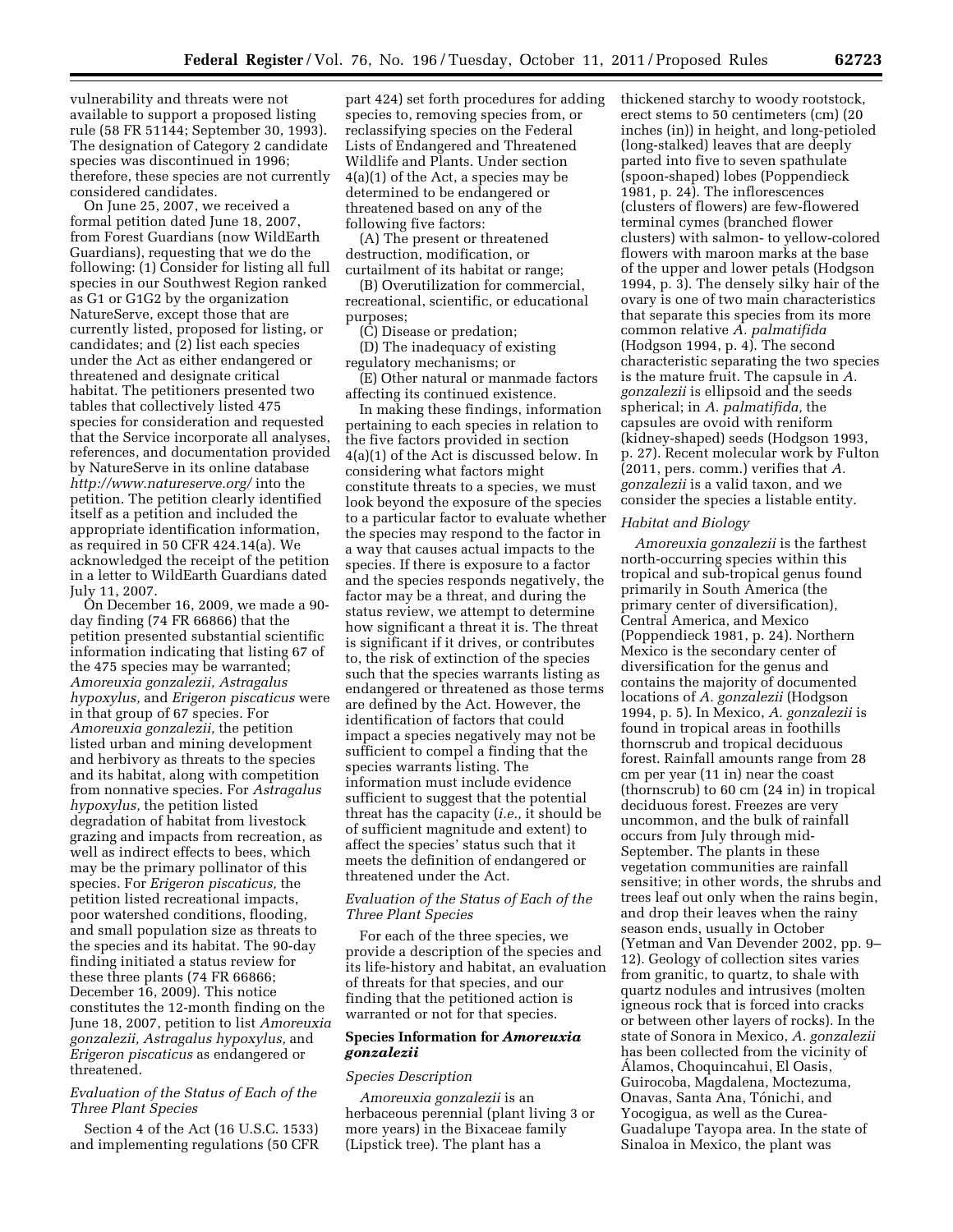described from near Choix in the north. The specimens were found on both shallow and steep hill slopes at elevations from 160 to775 meters (m) (525 to 2542 feet (ft)).

In the United States, *Amoreuxia gonzalezii* has been collected from the Devil's Cashbox area in the Santa Rita Mountains and Thomas Canyon in the Baboquivari Mountains (Southwest Environmental Information Network 2011). Both locations are in southeastern Arizona. We believe that the Arizona locations represent the northernmost distribution of this species. The Santa Rita *A. gonzalezii*  plants are on lands administered by the Coronado National Forest, Nogales Ranger District. The plants occur in the foothills at an elevation of 1,311 to 1,402 m (4,300 to 4,599 ft) on steep limestone slopes and ridgetops. The habitat is described as the transition zone between Upper Sonoran desertscrub and grassland (NatureServe 2010). The collection from the granitic Baboquivari Mountains was from the sandy bank of a small drainage on private land at 1,280 to 1,371 m (4,198 to 4,497 ft) elevation. This site was described as an oak woodland and grassland (Southwest Environmental Information Network 2011).

Very little is known about the biology of this species. *Amoreuxia gonzalezii*  has a drought avoidance adaptation and only produces stems, leaves, flowers, and fruits following monsoon rains; it remains dormant under the ground the remainder of the year (Coronado National Forest 1991, p. 3). Flowering occurs from July through September; flowers remain open only in the morning hours, closing by 11:00 a.m. (Hodgson 1994, p.7). The species is an obligate outcrosser (needs pollen from another individual to successfully produce seed) and may be pollinated by unknown species of bees (Hodgson 1994, p. 7). Fruits develop in late July and August, maturing in September to mid-October (Hodgson 1994, p. 7). Both flower and fruit production is dependent on the quantity of summer precipitation. *Amoreuxia gonzalezii* also reproduces vegetatively (asexually) from thick, tuberous or woody roots (Hodgson 2001, p. 94).

In 1987 and 1988, staff from the Desert Botanical Garden (Garden) collected 142 seeds from the Devil's Cashbox area as part of the Center for Plant Conservation National Collection program for conserving rare plants and their seeds. The Garden's purpose was to determine viability of stored seed and increase the number of plants in their living collection (Desert Botanical Garden 1991, p. 1). An additional 72

seeds were collected by Garden staff from one population in Sonora, Mexico at an unknown date prior to 1991. In greenhouse trials, the Garden had variable low rates of success, from 0 to 43 percent, in germinating 4-year-old seed stored both at room temperature and in a freezer facility. Viability of the seed bank and germination success in the wild is unknown, though Hodgson did report finding 10 seedlings in 1991 in the Devil's Cashbox area (Southwest Environmental Information Network 2011). In a greenhouse experiment, 4 plants produced 7 fruits with a total of 232 seeds (Hodgson 1994, p. 7). Assuming this may be optimum fruiting potential given ample water and greenhouse care, the small population sizes from known populations (4to 24 individuals) may produce few seeds in typical years. There are no monitoring plots or current research in any of the populations in Arizona and Mexico.

### *Abundance*

There are virtually no population estimates for any locations in Mexico, although Hodgson (1994, p. 7) reported that one population in Mexico in 1988 had ''well over two dozen'' individuals. The information is not much better for the Arizona populations. Population estimates for the Santa Rita population ranged from 14 individuals in 1988 (Southwest Environmental Information Network, 2011), to 4 individuals in 1989 (Hodgson 1989, p. 2), and 25 individuals in 1991 (Southwest Environmental Information Network, 2011). Hodgson (1994, p. 7) reports fewer than 24 individuals from 2 micropopulations in the Santa Rita Mountains. There were an estimated six to eight individuals in the Thomas Canyon population (Toolin 2011, pers. comm.) in the 1990s. Thomas Canyon was surveyed in 2011 and 30 plants were found (M. Baker 2011, pers. comm.).

In summary, there is very little ecological information available regarding *Amoreuxia gonzalezii.* The species is found in Mexico, and the United States, where the Arizona locations seem to represent the northernmost locations for this species. The best available scientific information does not indicate that this species was more widespread or that known populations have been extirpated. Both populations in Arizona seem to support a few individuals that are widely scattered over appropriate habitat. The species' growth is tied to the summer rains (monsoon), and in the fall, the plants become dormant. It seems likely that this species is more abundant in Mexico, and may be more closely tied

with the thornscrub and tropical deciduous forest plant communities, which are more humid, and where many plant species grow in response to summer rainfall.

# **Five-Factor Evaluation for** *Amoreuxia gonzalezii*

In making this finding, information pertaining to *Amoreuxia gonzalezii* in relation to the five factors provided in section 4(a)(1) of the Act is discussed below.

## *Factor A. The Present or Threatened Destruction, Modification, or Curtailment of Its Habitat or Range*

Potential factors that may affect the habitat or range of *Amoreuxia gonzalezii*  are discussed in this section, including: (1) Nonnative, invasive species; (2) fire; (3) development; (4) mining; (5) watershed degradation; (6) drought; and (7) climate change.

### Nonnative, Invasive Species

Throughout the Sonoran Desert ecosystem, invasions of the introduced *Pennisetum ciliare* (buffelgrass), *Bromus rubens* (red brome), *Eragrostis lehmanniana* (Lehmann lovegrass), *Schismus barbatus* (Mediterranean grass), and *Pennisetum setaceum*  (crimson fountaingrass) have altered nutrient regimes; species composition and structure; and fire frequency, duration, intensity, and magnitude (Brooks and Pyke 2001, p. 5). Although most of these species were intentionally introduced as forage for livestock, erosion control, or as ornamentals, each is now considered invasive and a threat to this ecosystem. Species such as *P. ciliare* are expected to increase their range even with continued and predicted drought events (Ward *et al.*  2006, p. 724). It is generally thought that invasion by exotic annual grasses will continue unchecked in the Sonoran Desert ecosystem in the future, reducing native biodiversity through direct competition and alteration of nutrient and disturbance regimes (Franklin and Molina-Freaner 2010, p. 1671).

Although exotic grasses are reported to threaten *Amoreuxia gonzalezii*  (Hodgson 1989, p. 3), no exotic grasses were noted within the Devil's Cashbox habitat during field surveys in May 2011 (Service 2011a, p. 1). We have reviewed the best available scientific information on exotic plants in or near populations of *A. gonzalezii* in Thomas Canyon and in Mexico. In order to verify the identification and location of plants, specimens are collected, pressed and placed on sheets that are stored in herbaria. The labels on herbarium sheets often note associated plant species that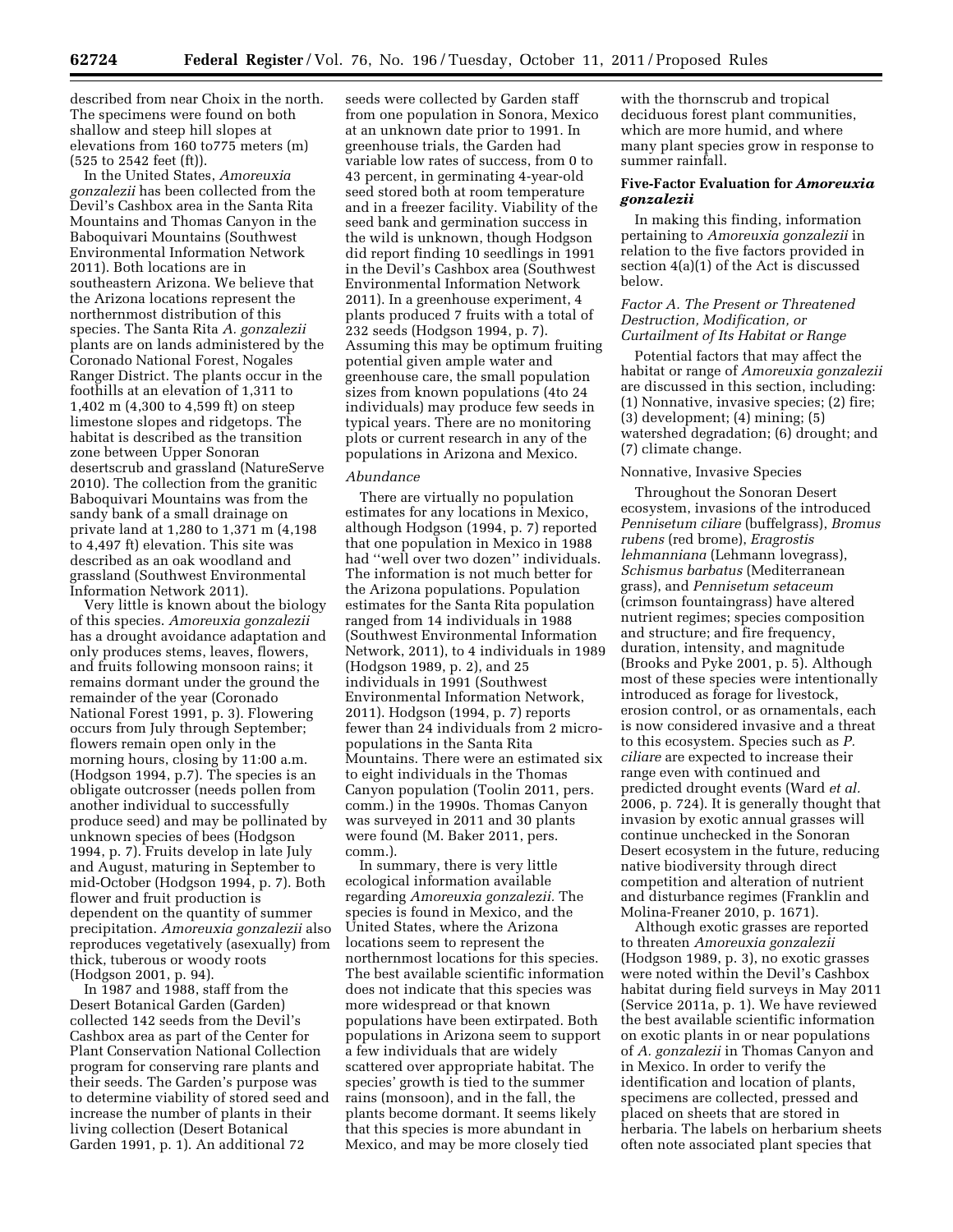are found in association with the collected specimen. There are no exotic species noted as associates on any of the 12 specimen herbarium sheets located at the Arizona State University, University of Arizona, or the Sonoran University Herbarium collections, nor were any exotics noted in the Devil's Cashbox and Sonora *A. gonzalezii* habitat descriptions in Hodgson 1994 (pp. 5–6). Therefore, the best available information does not provide evidence that nonnative invasive species are a threat to the continued existence of *A. gonzalezii* or are likely to become so.

#### Fire

There has been no scientific study on the impacts of fire on *Amoreuxia gonzalezii.* This species is present aboveground in July through October, and is dormant the remainder of the year. Because fires in Arizona usually burn in the premonsoon season (May– June), it seems unlikely that fire would affect this species (Alford *et al.* 2005, p. 453). In addition, the plant has a large starchy root, which is protected underground. It is possible that the root would be protected from surface fire, allowing the plant to resprout after fire. In summary, given the limited available information about the effect of fire on *A. gonzalezii,* we have determined that fire is not a threat to the continued existence of *A. gonzalezii,* or is likely to become so.

### Development

The Santa Rita *Amoreuxia gonzalezii*  population is located below the Smithsonian Fred Whipple Observatory, located on Mt. Hopkins. There is a visitor center for the observatory located at the base of Mt. Hopkins, and Hodgson (1989, p. 4) noted that during the construction of the visitor center, disturbance came very close to some *A. gonzalezii* plants on the Devil's Cashbox ridge, but none of the plants were harmed during construction. Hodgson (1994, p. 9) noted that communication is vital among researchers, land managers, and potential developers in regards to development near populations of *A.* g*onzalezii.* Available information does not indicate any other development planned for this area, and the area is fairly remote. In addition, the population is on National Forest land, where development is not likely to occur. There is also no information indicating any development near the Thomas canyon site, nor any development near *Amoreuxia*  populations in Mexico. We have evaluated and determined, on the basis of the best available scientific and commercial data, that development is

not a threat to the continued existence of *A. gonzalezii,* nor is it likely to become so.

# Mining

NatureServe (2010) reports mining as a threat to this species, perhaps due to the proximity of two active mining claims to the south of the Devil's Cashbox plants (Ahern 2011, pers. comm.). There are currently no known direct impacts of active or proposed mines on any known population of *Amoreuxia gonzalezii* in the United States; these impacts are unknown for populations in Mexico. Hodgson (2001, p. 93) notes that *A. gonzalezii* tubers were collected frequently by native peoples from ''a graphite mine site'' in Mexico, implying no negative impact on the plant from this particular mine. It is unknown if the mine was active or inactive at the times of harvesting. In summary, based upon our review of the best available information, we conclude that mining is not a threat to the continued existence of *A. gonzalezii,*  nor is it likely to become so.

### Watershed Degradation

Improper livestock grazing can lead to habitat degradation and watershed degradation. Overgrazing removes the vegetative cover which can lead to erosion. The Santa Rita population is located within the Agua Caliente grazing allotment on the Nogales Ranger District. Degradation of habitat due to livestock grazing was noted as a threat by NatureServe (2010) to *Amoreuxia gonzalezii,* although this was not evident in a 2011 visit to the Devil's Cashbox area (Service 2011a, p. 1). The area that was assessed during that visit had no signs of livestock trailing, or sign of livestock. The Forest Service reports that this allotment, comprised of one pasture, is permitted for a 110 cow-calf operation (Lockwood 2011, pers. comm.). The grazing season is May to November, but only 40 cows are presently grazing due to drought conditions (Lockwood 2011, pers. comm.). The ridges where the plants are located are quite steep, and it is unlikely that cattle graze in these locations. The status of livestock grazing with regard to the Thomas Canyon population is unknown, and no information is available regarding livestock grazing near *Amoreuxia* populations in Mexico. After reviewing the best available scientific information, we have determined that watershed degradation as a result of livestock grazing is not a threat to the continued existence of this species, nor is it likely to become so.

#### Drought

*Amoreuxia gonzalezii* is dependent upon monsoon rains both for growth and the production of flowers and fruits (Hodgson 1989, p. 3). Hodgson (2001, p. 94) states that, ''With little precipitation, few fruits are produced from very depauperate plants.'' The Thomas Canyon location experienced less than average monsoon precipitation in 27 of 49 recorded years (July to August, period of record for average was 1961– 2010, Kit Peak Weather Station, WRCC 2011). Similarly, the Devil's Cashbox area has had less than average monsoon precipitation during 33 of 63 recorded years (period of record for average was 1946–2010, Tumacacori National Historic Park (NHP) Weather Station, WRCC 2011). In both locations, monsoon patterns varied yearly, with periods of below-average precipitation never exceeding 7 consecutive years (Tumacacori NHP 1998–2004), thus giving *A. gonzalezii* periods of recovery.

The climate pattern in the vicinity of Alamos at the southern end of the *Amoreuxia gonzalezii* range in Sonora is very similar to Arizona, with the Álamos-El Veranito weather station reporting below-average monsoon precipitation in 14 of 28 recorded years (July to August, period of record for average was 1977–2009, Comisión Nacional del Agua (CNA), 2011). At the near center of *A. gonzalezii'*s Sonora range, the Carbo Weather station reported below average monsoon precipitation in 30 of 50 recorded years, 10 of which were consecutive from 1960–1969 (July to August, period of record for average was 1960–2009, CNA, 2011).

It is not known whether *Amoreuxia gonzalezii* is drought-tolerant, but the observation that plants are still present in sites that have experienced reduced summer precipitation leads us to conclude that the species is at least adapted to drought conditions. *A. gonzalezii* has fleshy underground tubers, which can store food and water, and that is an adaptation for dealing with drought. The best available information does not indicate that drought is a threat to the continued existence of *A. gonzalezii,* and the plant may have some adaptations for dealing with drought; therefore, we conclude that drought is not a threat to this species, or is likely to become so.

### Climate Change

''Climate'' refers to an area's long-term average weather statistics (typically for at least 20- or 30-year periods), including the mean and variation of surface variables such as temperature,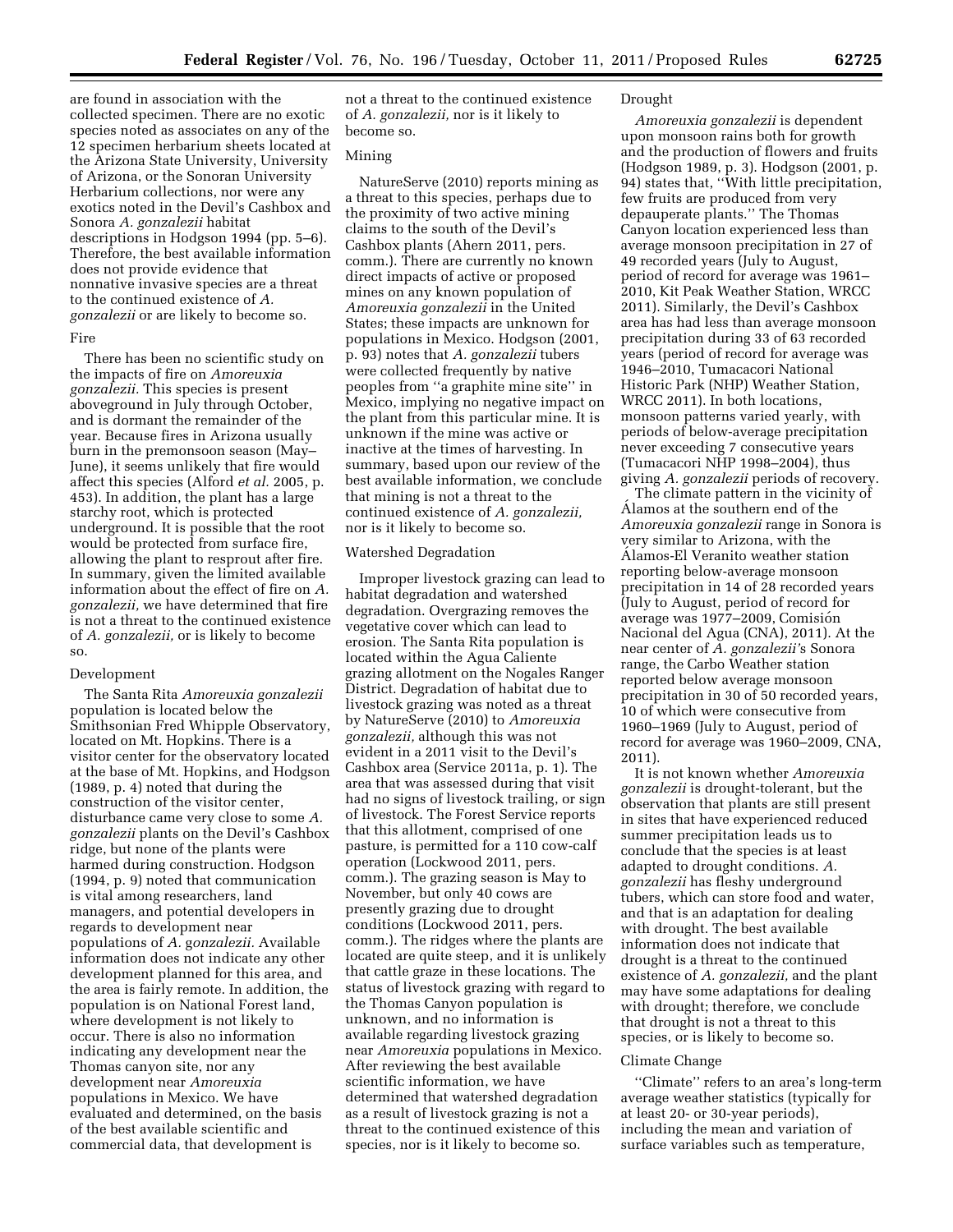precipitation, and wind; ''climate change'' refers to a change in the mean or variability of climate properties that persists for an extended period (typically decades or longer), whether due to natural processes or human activity (Intergovernmental Panel on Climate Change (IPCC) 2007a, p. 78). Although changes in climate occur continuously over geological time, changes are now occurring at an accelerated rate. For example, at continental, regional and ocean basin scales, recent observed changes in longterm trends include: a substantial increase in precipitation in eastern parts of North American and South America, northern Europe, and northern and central Asia, and an increase in intense tropical cyclone activity in the North Atlantic since about 1970 (IPCC 2007a, p. 30); and an increase in annual average temperature of more than 2 °F (1.1°C) across the U.S. since 1960 (Global Climate Change Impacts in the United States (GCCIUS) 2009, p. 27). Examples of observed changes in the physical environment include: an increase in global average sea level, and declines in mountain glaciers and average snow cover in both the northern and southern hemispheres (IPCC 2007a, p. 30); substantial and accelerating reductions in Arctic sea-ice (*e.g.,*  Comiso *et al.* 2008, p. 1), and a variety of changes in ecosystem processes, the distribution of species, and the timing of seasonal events (*e.g.,* GCCIUS 2009, pp. 79–88).

The IPCC used Atmosphere-Ocean General Circulation Models and various greenhouse gas emissions scenarios to make projections of climate change globally and for broad regions through the 21st century (Meehl *et al.* 2007, p. 753; Randall *et al.* 2007, pp. 596–599), and reported these projections using a framework for characterizing certainty (Solomon *et al.* 2007, pp. 22–23). Examples include: (1) It is virtually certain there will be warmer and more frequent hot days and nights over most of the earth's land areas; (2) it is very likely there will be increased frequency of warm spells and heat waves over most land areas, and the frequency of heavy precipitation events will increase over most areas; and (3) it is likely that increases will occur in the incidence of extreme high sea level (excludes tsunamis), intense tropical cyclone activity, and the area affected by droughts (IPCC 2007b, p. 8, Table SPM.2). More recent analyses using a different global model and comparing other emissions scenarios resulted in similar projections of global temperature change across the different approaches (Prinn *et al.* 2011, pp. 527, 529).

All models (not just those involving climate change) have some uncertainty associated with projections due to assumptions used, data available, and features of the models; with regard to climate change this includes factors such as assumptions related to emissions scenarios, internal climate variability and differences among models. Despite this, however, under all global models and emissions scenarios, the overall projected trajectory of surface air temperature is one of increased warming compared to current conditions (Meehl *et al.* 2007, p. 762; Prinn *et al.* 2011, p. 527). Climate models, emissions scenarios, and associated assumptions, data, and analytical techniques will continue to be refined, as will interpretations of projections, as more information becomes available. For instance, some changes in conditions are occurring more rapidly than initially projected, such as melting of Arctic sea ice (Comiso *et al.* 2008, p. 1; Polyak *et al.*  2010, p. 1797), and since 2000, the observed emissions of greenhouse gases, which are a key influence on climate change, have been occurring at the midto higher levels of the various emissions scenarios developed in the late 1990s and used by the IPCC for making projections (*e.g.,* Raupach *et al.* 2007, Figure 1, p. 10289; Manning *et al.* 2010, Figure 1, p. 377; Pielke *et al.* 2008, entire). Also, the best scientific and commercial data available indicates that average global surface air temperature is increasing and several climate-related changes are occurring and will continue for many decades even if emissions are stabilized soon (*e.g.* Meehl *et al.* 2007, pp. 822–829; Church *et al.* 2010, pp. 411–412; Gillett *et al.* 2011, entire).

Changes in climate can have a variety of direct and indirect impacts on species, and can exacerbate the effects of other threats. Rather than assessing ''climate change'' as a single threat in and of itself, we examine the potential consequences to species and their habitats that arise from changes in environmental conditions associated with various aspects of climate change. For example, climate-related changes to habitats, predator-prey relationships, disease and disease vectors, or conditions that exceed the physiological tolerances of a species, occurring individually or in combination, may affect the status of a species. Vulnerability to climate change impacts is a function of sensitivity to those changes, exposure to those changes, and adaptive capacity (IPCC 2007, p. 89; Glick *et al* 2011, pp. 19–22). As

described above, in evaluating the status of a species, the Service uses the best scientific and commercial data available, and this includes consideration of direct and indirect effects of climate change. As is the case with all potential threats, if a species is currently affected or is expected to be affected by one or more climate-related impacts, this does not necessarily mean the species is an endangered or threatened species as defined under the Act. If a species is listed as endangered or threatened, this knowledge regarding its vulnerability to, and impacts from, climate-associated changes in environmental conditions can be used to help devise appropriate strategies for its recovery.

While projections from global climate model simulations are informative and in some cases are the only or the best scientific information available, various downscaling methods are being used to provide higher-resolution projections that are more relevant to the spatial scales used to assess impacts to a given species (see Glick *et al,* 2011, pp. 58– 61).

Regional landscapes can be examined by analyzing climate models that operate at small spatial scales; however, this approach involves some uncertainty. The uncertainty arises due to various factors related to difficulty in applying climate modeling to a smaller scale or unknown information, including regional weather patterns, local physiographic conditions, and fine-scale weather factors. Also, climate models do not model biological responses, such as life stages of individual species, generation time of species, and species' reactions to changing carbon dioxide levels not being included in the models. Most climate models do not incorporate a variety of plant-related factors that could be informative in determining how climate change could affect plant species (*e.g.,* effect of elevated carbon dioxide on plant water-use efficiency, the physiological effects on species of exceeding the assumed (modeled) bioclimatic limit, the life stage at which the limit affects the species (seedling versus adult), the lifespan of the species, and the movement of other organisms into the species' range) (Shafer *et al.*  2001, p. 207).

For southern Arizona, the most current downscaled climate projections are available with 1⁄8 degree resolution (approximately 12 km x 12 km) from the Coupled Model Intercomparision Project (Maurer *et al.* 2007, entire). A West-Wide Climate Risk Assessment (Bureau of Reclamation 2011) has been completed, but the focus of this study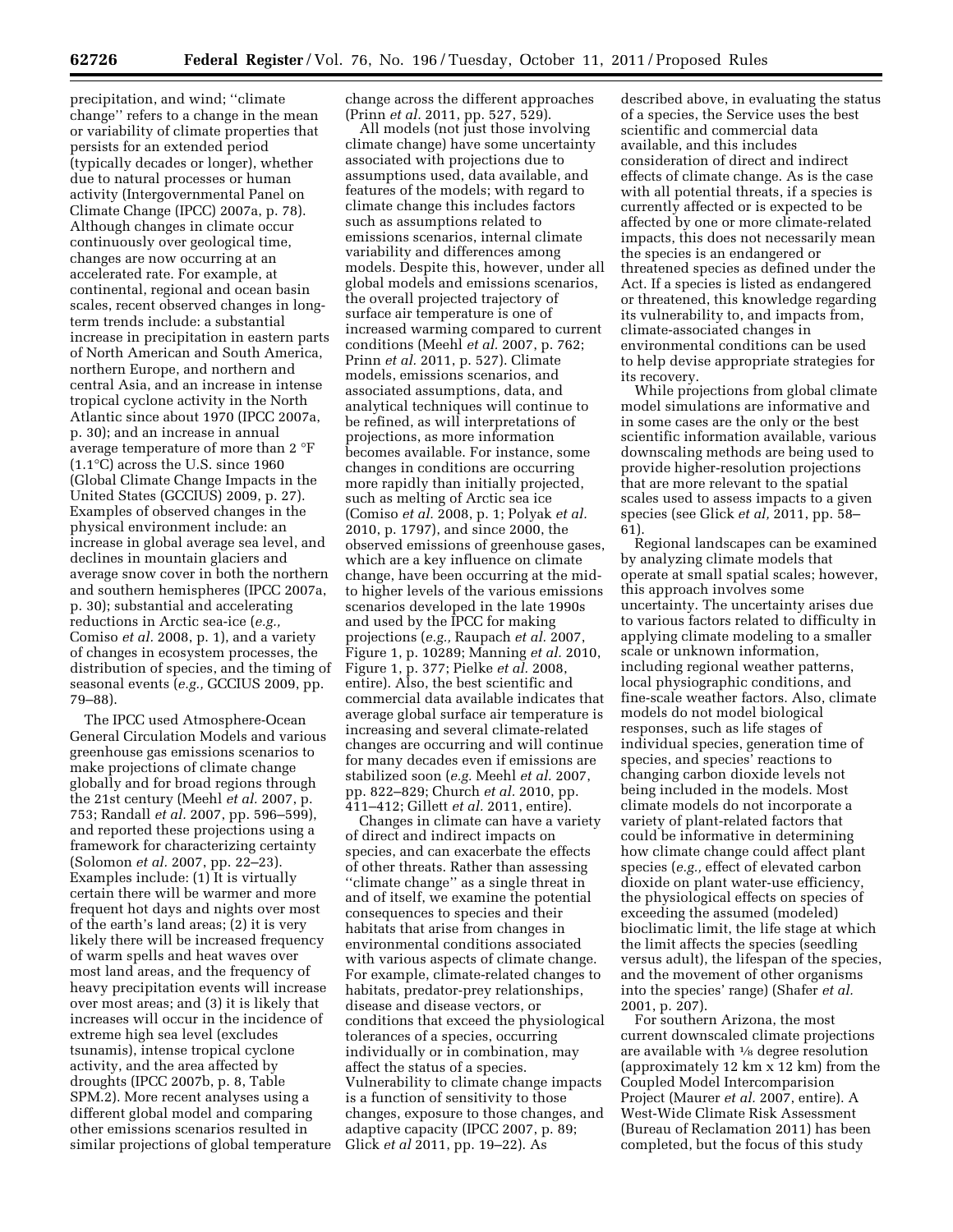was downscaled surface water projections for major river systems in the West. As such, it is less useful for predicting upland effects from future climate change scenarios, although stream flow is highly correlated with precipitation and temperature, which also affect upland ecosystems. Downscaled climate projections represent a consensus of multiple climate models, but climate models alone are not able to account for the myriad of biological processes that may affect a species that only inhabits a narrow range, as local effects may reduce or amplify the large-scale patterns that are projected over the larger spatial resolution of the global climate models (Ray *et al.* 2010, p. 24). In summary, global and regional climate models can play an important role in characterizing general changes to climate, which is a major determinant of species distributions, so that the potential impacts on natural systems can be assessed (Shafer *et al.* 2001, p. 213). However, they are less able to assess local impacts to species with a limited range, such as the three plants discussed in this finding.

Climate change is likely to affect the long-term survival and distribution of native species, such as *Amoreuxia gonzalezii,* through changes in temperature and precipitation. Hot extremes, heat waves, and heavy precipitation will increase in frequency, with the Southwest experiencing the greatest temperature increase in the continental United States (Karl *et al.*  2009, pp. 28, 129). In the southwestern United States, average temperatures increased approximately 1.5 °F (0.8 °C) compared to a 1960 to 1979 baseline (Karl *et al.* 2009, p. 129). By the end of this century, temperatures are expected to warm a total of 4 to 10  $\mathrm{^{\circ}F}$  (2 to 5  $\mathrm{^{\circ}C}$ ) in the Southwest (Karl *et al.* 2009, p. 129).

Annual mean precipitation levels are expected to decrease in western North America and especially the southwestern States by midcentury (IPCC 2007, p. 8; Seager *et al.* 2007, p. 1181). The levels of aridity of recent drought conditions and perhaps those of the 1950s drought years will become the new climatology for the southwestern United States (Seager *et al.* 2007, p. 1181). As mentioned previously, southern Arizona is currently experiencing drought conditions, and there has been a decline in winter precipitation over the last 34 years.

Atmospheric levels of carbon dioxide are expected to double before the end of the 21st century, which may increase the dominance of invasive grasses leading to increased fire frequency and

severity across western North America (Brooks and Pyke 2002, p. 3; IPCC 2002, p. 32; Walther *et al.* 2002, p. 391). Elevated levels of carbon dioxide lead to increased invasive annual plant biomass, invasive seed production, and pest outbreaks (Smith *et al.* 2000, pp. 80–81; IPCC 2002, pp. 18, 32; Ziska *et al.* 2005, p. 1328) and will put additional stressors on rare plants already suffering from the effects of elevated temperatures and drought.

In summary, climate change is affecting and will affect temperature and precipitation events in the future. We expect that *Amoreuxia gonzalezii* may be negatively affected by climate change with respect to drought or alteration in summer precipitation. However, we believe that *A. gonzalezii* is adapted to arid conditions, and the species has survived previous periods of low summer rainfall in Arizona. Although we believe climate change will impact plants in the future, the best available information does not allow us to determine the magnitude and scope of the potential effects on a local scale to *A. gonzalezii,* and therefore, we conclude that climate change is not a threat to the continued existence of this species, nor is it likely to become so.

### Summary of Factor A

In conclusion, based on our review of the best available scientific and commercial information, we have determined that nonnative invasive species, fire, development, mining, and watershed degradation are not threats to *Amoreuxia gonzalezii.* Nonnative invasive species are not present in or near *A. gonzalezii* populations; therefore, they are not a threat to the species. The best available information does not indicate that fire, development, mining, or watershed degradation are threats to the species. Drought may influence the population structure of *A. gonzalezii,* but we conclude that drought is not a threat to the species because the species has some adaptations for living in arid environments and has survived periods of reduced summer precipitation. We acknowledge that climate change, particularly the predictions of less frequent, but perhaps more intense, summer precipitation, and increasing temperatures in the Southwest, will affect individuals populations of *A. gonzalezii.* However, the species is adapted to arid conditions, and therefore we have determined that climate change is not a threat to *A. gonzalezii.* Thus, the present or threatened destruction, modification, or curtailment of its habitat or range is not a threat to *A. gonzalezii.* 

# *Factor B. Overutilization for Commercial, Recreational, Scientific, or Educational Purposes*

Hodgson (2001, p. 91) notes that roots, young leaves, fruits, and seeds of *Amoreuxia gonzalezii* are edible. She says that, historically, the plant had been collected in great amounts and was ''once an important food source to various southwestern people.'' For example, the Onavas Pimas Tribe historically harvested this species frequently, although more recently, harvest is only incidental (Hodgson 2001, p. 92). The tubers are collected and roasted by the Seri Indians on Tiburon Island, and by residents of Baja California. Evidently, the tubers of this species can be broken up and new plants will grow from the tuber pieces. In 1959, the noted anthropologist Homer Aschmann (Hodgson 2001, p. 94) observed with the similar and sympatric species *Amoreuxia palmatifida* that ''when the larger aboriginal population [native peoples of Mexico] exploited more regularly the flats where they grow, a larger yield of roots may have been maintained,'' implying that local peoples who relied on *Amoreuxia* for food may have enhanced populations by disturbing the soil and cutting roots. He stated that areas that were visited more regularly looked as if they had been plowed; the more disturbance, the more *A. palmatifida* grew. Both *A. palmatifida* and *A. gonzalezii* were historically, and continue to be, used by native peoples in a similar fashion, although we are unaware of this type of harvesting in Arizona. In summary, *A. gonzalezii* plants and roots have been used historically in parts of Mexico. There is no information regarding the current use of this species in Mexico, or its use in Arizona. Therefore, based on our review of the best available information, we have determined that collection of the plants or the roots is not a threat to *A. gonzalezii,* or is likely to become so.

*Amoreuxia gonzalezii* is not a plant of horticultural interest. There is no documentation of any instances where *A. gonzalezii* was collected from the wild other than as voucher specimens to document occurrences (*[http://](http://ag.arizona.edu/herbarium) [ag.arizona.edu/herbarium](http://ag.arizona.edu/herbarium)*) or seed collection for the purposes of conserving the species. Therefore, based on the best available information, we have determined that collection is not a threat to the continued existence of the species, or is likely to become so.

### *Factor C. Disease or Predation*

There is no information indicating that disease affects *Amoreuxia*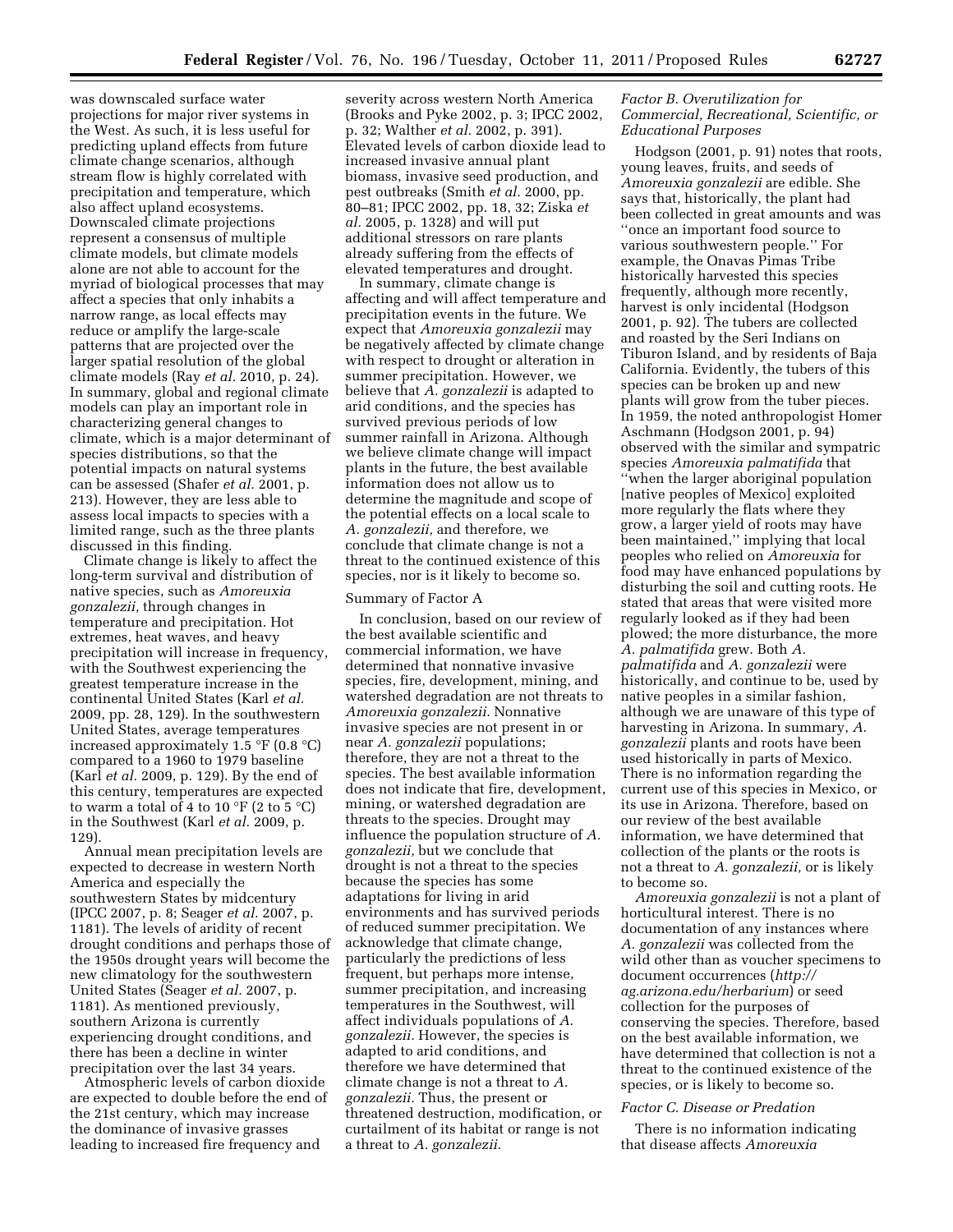*gonzalezii.* However, *A. gonzalezii* is very palatable to cattle and other ungulates (Hodgson 2001, p. 94). While some of the known locations in Arizona occur on steep limestone cliffs largely precluding cattle herbivory, plants in other locations are more susceptible. Hodgson (1989, p. 2) noted finding *Amoreuxia* plants in the Devil's Cashbox area with inflorescences (flowers) eaten. She was unable to ascertain if these plants were *A. gonzalezii,* or the more common *A. palmatifida* because the plants had no fruit (Hodgson 1989, p. 2). She also noted 13 missing plants from the Devil's Cashbox area just weeks after a previous site visit in 1990 (Hodgson 1989, p. 7). It is unknown how susceptible populations in Mexico are to grazing pressure. During a 1988 visit to a population of *A. gonzalezii* outside of Moctezuma, Sonora, Hodgson (1989, p. 2) noted that most plants had been browsed or grazed. Grazing precludes sexual reproduction and, if it occurs on a frequent basis, may lead to reduced seed production (Hodgson 1994, p. 9). However, *A. gonzalezii* also reproduces asexually; hence, the populations are not totally dependent on seed production for reproduction (Hodgson 2001, p. 94). Our review of the best available information did not produce any evidence that the long-term viability of *A. gonzalezii* populations in Arizona and Mexico has been affected by grazing, and therefore, we conclude that grazing is not a threat to this species.

It has been suggested that javelinas (hoofed mammals in the peccary family) dig up the roots of *Amoreuxia gonzalezii* and that this may constitute a threat to the species (NatureServe 2010). The Service (2011a, p. 1) saw no evidence of this during the 2011 site visit, and there is no information available on how often javelina dig up the plants, or on what the long-term effects are to the populations. In addition, if the plants respond to digging by producing more plants, javelinas rooting in the soil may promote asexual reproduction. Therefore, after review of the best available information, we conclude that javelina digging up the plants and eating the roots of *A. gonzalezii* is not a threat to the species.

Based on the best available information, we have determined that disease and predation are not threats to the continued existence of *Amoreuxia gonzalezii,* nor are they likely to become so.

# *Factor D. The Inadequacy of Existing Regulatory Mechanisms*

*Amoreuxia gonzalezii* is not protected by Arizona Native Plant Law (Arizona Revised Statutes, Chapter 7 1993, entire). It does not appear under any of the law's four categories of protection, although previously it was given consideration to be included for protection within the ''Salvage Restricted Protected Native Plants'' (Hodgson 1994, p. 9), a level of protection that Hodgson considered inadequate. It was, however, never placed on this list (Hodgson 2011, pers. comm.). This means that the populations that occur on private land in Arizona have no protections. However, regardless of any protection under the Arizona Native Plant Law, our five-factor analysis suggests that *A. gonzalezii* populations are not subject to negative impacts at such a level that would place the species at risk. Evidence of this can be found in the Thomas Canyon population, which is on private property, and remains intact, as evidenced by surveys completed this year. Although *A. palmatifida* and *A. wrightii* are on the list of protected animals and plants for Mexico, *A. gonzalezii* is not listed and therefore receives no management considerations within its Mexican range (SEMARNAT 2008). Even so, we have determined that populations in Mexico are not subject to negative impacts at a level that would place the species overall at risk.

*Amoreuxia gonzalezii* is considered by the Forest Service to be a ''sensitive species'' in the Coronado National Forest. A sensitive species is defined as one not yet warranting listing as endangered or threatened, but which is sufficiently rare that its future survival is of concern (Forest Service Manual (FSM) 2670). The management of sensitive species is described in FSM 2670, and the management objectives are to develop and implement management practices to ensure that species do not become endangered or threatened because of Forest Service actions; maintain viable populations of all native and desired nonnative wildlife, fish, and plant species in habitats distributed throughout their geographic range on National Forest System lands; and develop and implement management objectives for populations or habitat of sensitive species or both.

In addition, the Forest Service has to consider the effects of their actions on the viability of sensitive species through the National Environmental Policy Act (NEPA; 42 U.S.C. 4321 *et. seq.*) process. As defined by Forest Service policy,

actions must not result in loss of species viability or create significant trends toward the need for Federal listing. *A. gonzalezii* receives these protective measures through NEPA on Coronado National Forest land.

In summary, *Amoreuxia gonzalezii*  populations in the Coronado National Forest are protected by their status as sensitive species. We believe that the requirement to consider the species' long-term viability in the NEPA planning process provides adequate protection for the populations of *A. gonzalezii* in the Coronado National Forest. Any one factor in our analysis may constitute a threat; however, it is the combined analysis of all the potential threats to the species that determine whether a species warrants listing as an endangered or threatened species under the Act. In this case, there is no indication of actions or potential threats to the species on private land or in Mexico that rise to a level such that listing is warranted. As such, we conclude that the best available information indicates that *A. gonzalezii*  is not threatened by inadequate existing regulatory mechanisms.

# *Factor E. Other Natural or Manmade Factors Affecting Its Continued Existence*

*Amoreuxia gonzalezii* has been classified as the global rank of G1, Critically Imperiled, by NatureServe (2010) due to the small number of small populations globally, palatability to cattle, and threat of exotic annual grasses. Even though there are only 2 occurrences in the United States, there seem to be at least 12 occurrences in Mexico. There have been no systematic surveys in Mexico, and very few population estimates.

Information on a species' rarity is relevant to the conservation status of a species. Generally speaking, a species that has a geographically restricted range is likely to be more susceptible to environmental threats (*e.g.,* fire, flood, drought, human land use), should they occur, than a species that is not rare, because one fire or flood could affect a larger total percentage of the range of a rare species than of a widespread species. However, there is no available information in this case to evaluate whether any environmental threats are currently acting upon this potentially rare species in a negative way, or are reasonably likely to act on it in the future. The fact that a rare species is potentially vulnerable to stochastic processes does not necessarily mean that it is reasonably likely to experience, or have its status affected by, a given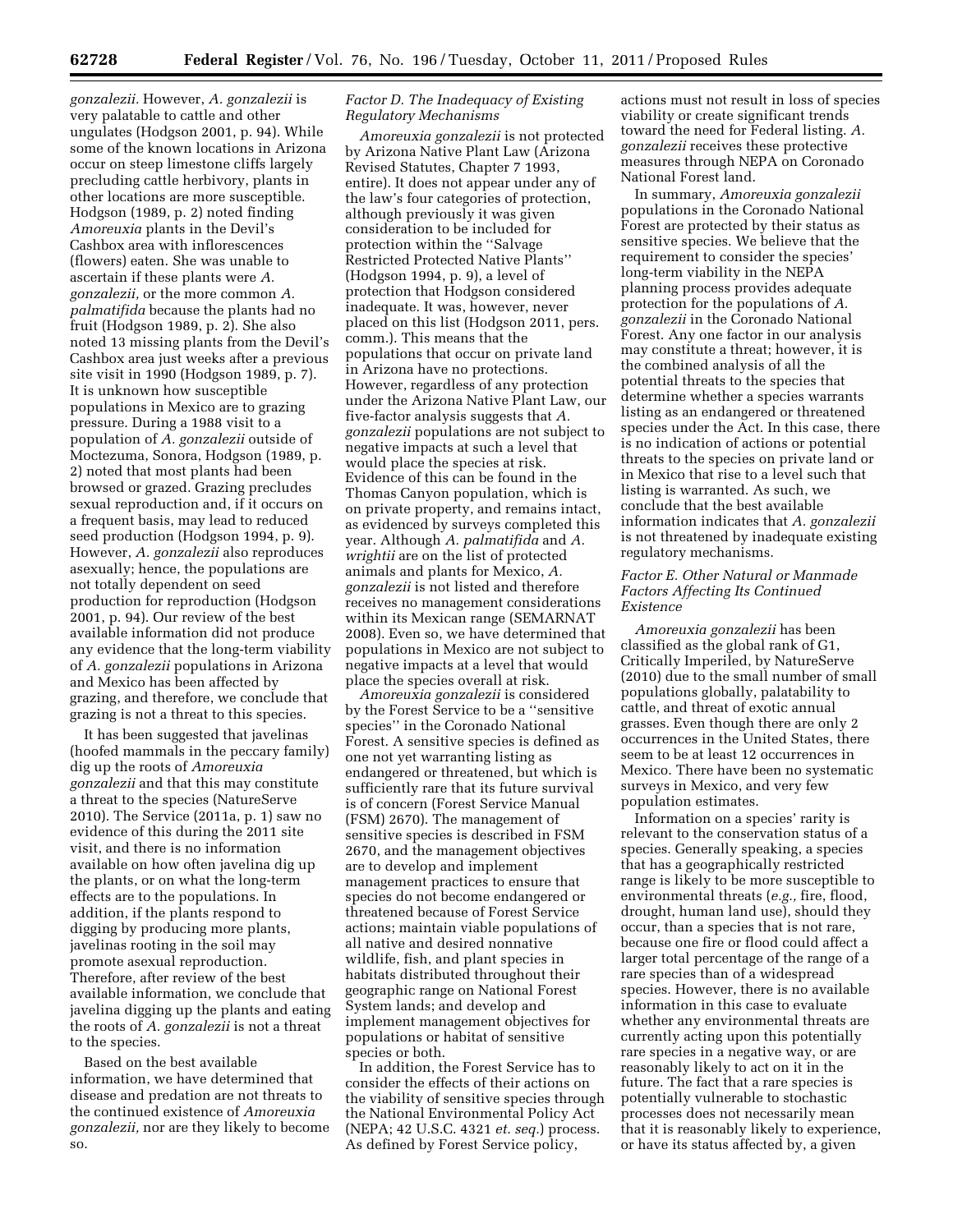stochastic process within timescales that are meaningful under the Act.

A species that has always been rare, yet continues to survive, could be wellequipped to continue to exist into the future. Many naturally rare species have persisted for long periods within small geographic areas, and many naturally rare species exhibit traits that allow them to persist despite their small population sizes. Consequently, the fact that a species is rare does not necessarily indicate that it may be in danger of extinction in the foreseeable future.

The best available information provides no evidence that effects often associated with small populations that were not naturally rare, such as inbreeding depression or genetic drift, may be occurring in *A. gonzalezii*  populations. There is also no evidence that potential effects to the species or its habitat may be more significant than historically present such that a naturally rare species, such as *A. gonzalezii,*  would be at risk. Therefore, we conclude that overall rarity and small population size are not a threat to *A. gonzalezii,* nor are they likely to become so.

### **Finding for** *Amoreuxia gonzalezii*

As required by the Act, we evaluated the five factors in assessing whether *Amoreuxia gonzalezii* is endangered or threatened throughout all or a significant portion of its range. We examined the best scientific and commercial information available regarding the past, present, and future threats faced by *A. gonzalezii.* We reviewed the petition, information available in our files, other available published and unpublished information, and we consulted with recognized species experts.

There are no obvious threats to *Amoreuxia gonzalezii* or its habitat. The species has been used historically as a food source by indigenous people, but we have no information that collection and use of the plants and tubers are currently a threat to the species or likely to become so. Long-term drought and reduced summer rainfall will likely affect individual plants and populations. However, the plants are tolerant of moderate disturbance, and the species is adapted to arid condition, as evidenced by the plants' survival during recent periods of reduced summer rainfall. Based on the limited information available, we conclude that drought is not threat to this species or likely to become so. Climate change will likely affect the status of A. *gonzalezii*  in the future; however, the limited information available that can be

applied at a local scale does not suggest that climate change is likely to threaten the species. Regarding other factors potentially affecting *A. gonzalezii,*  including nonnative, invasive species; fire; development; mining; and watershed degradation, the best available scientific information provides no evidence indicating that they are currently threatening the species or likely to do so in the future. Similarly, there is no evidence that overutilization, disease, or predation are affecting this species. In addition, we have determined that small population size is also not a threat to the species because the species appears to be naturally rare and there are no potential threats acting on the species above historical levels. Further, because we have determined there are no threats on the species, and none likely, existing regulatory mechanisms are adequate.

Based on our review of the best available scientific and commercial information pertaining to the five factors, we find that the potential threats are not of sufficient imminence, intensity, or magnitude to indicate that *Amoreuxia gonzalezii* is in danger of extinction (endangered) or likely to become endangered within the foreseeable future (threatened), throughout all of its range.

### *Significant Portion of the Range*

Having determined that *Amoreuxia gonzalezii* is not in danger of extinction, or likely to become so, throughout all of its range, we must next consider whether there are any significant portions of the range where *A. gonzalezii* is in danger of extinction or is likely to become endangered in the foreseeable future.

The Act defines an endangered species as one ''in danger of extinction throughout all or a significant portion of its range,'' and a threatened species as one ''likely to become an endangered species within the foreseeable future throughout all or a significant portion of its range.'' The term ''significant portion of its range'' is not defined by the statute. For the purposes of this finding, a portion of a species' range is ''significant'' if it is part of the current range of the species, and it provides a crucial contribution to the representation, resiliency, or redundancy of the species. For the contribution to be crucial, it must be at a level such that, without that portion, the species would be in danger of extinction. We also considered the historical range of the species, and have determined that the current range is no different from the historical range. Therefore, there has been no loss of the

historical range, and no further analysis of the historical range is required.

In determining whether *Amoreuxia gonzalezii* is endangered or threatened in a significant portion of its range, we considered status first to determine if any threats or potential threats acting individually or collectively endanger or threaten the species in a portion of its current range. We evaluated the current range of *A. gonzalezii* to determine if there is any apparent geographic concentration of the primary stressors potentially affecting the species including nonnative, invasive plants; fire; development; mining; watershed degradation; and drought. We have analyzed the stressors to the degree possible, and determined that they are essentially uniform throughout the species' range. We also found the stressors are not of sufficient imminence, intensity, magnitude, or geographically concentrated such that it warrants evaluating whether a portion of the range is significant under the Act. We do not find that *A. gonzalezii* is in danger of extinction now, nor is likely to become endangered within the foreseeable future, throughout all or a significant portion of its range. Therefore, listing *A. gonzalezii* as an endangered or threatened species under the Act is not warranted at this time.

We request that you submit any new information concerning the distribution and status of, or threats to, *Amoreuxia gonzalezii* to our U.S. Fish and Wildlife Service Office (see **ADDRESSES** section) whenever it becomes available. New information will help us monitor *A. gonzalezii* and encourage its conservation. If an emergency situation develops for *A. gonzalezii,* or any other species, we will act to provide immediate protection.

### **Species Information for** *Astragalus hypoxylus*

### *Species Description*

Barneby (1964, pp. 1028–1029) and Warren *et al.* (1991, pp. 3–4) describe *Astragalus hypoxylus* as an herbaceous perennial, in the Fabaceae (Pea) family. The species forms a compact mat of stems that typically lay flat against the ground, although the outer ends of the stems may turn up. The mat can be up to 15 cm (6 in) in diameter. The species forms a tap root that is dense and fibrous. The alternate leaves are compound with 11 to 13 ovate leaflets that are each 2 to 4.5 millimeters (mm) (0.1 to 0.2 in) long. The leaflets are bicolored; the undersides are gray with sparse tiny hairs; the tops of the leaflets are yellowish-green, smooth, and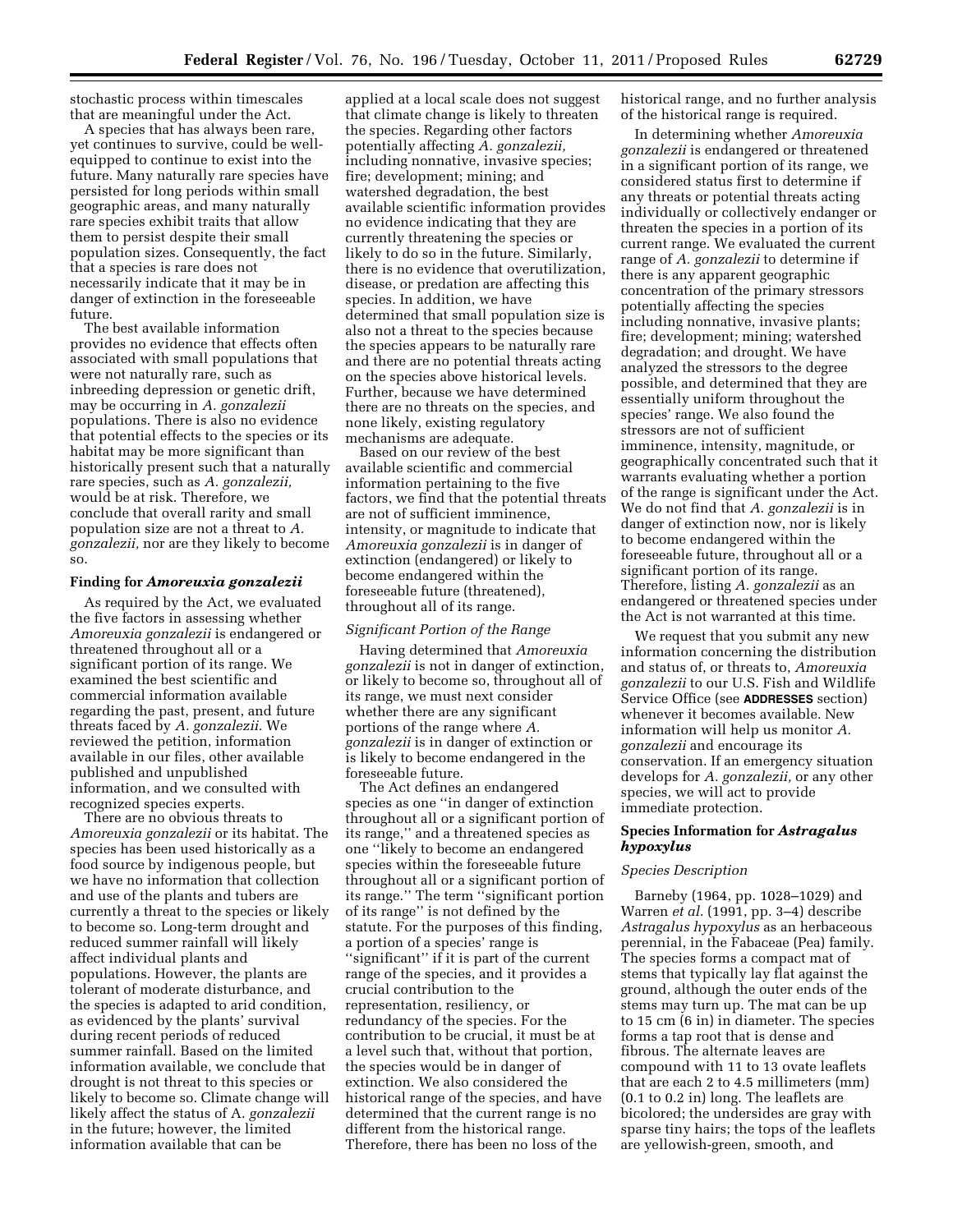hairless. The leaflets have a distinct fold along the midrib.

The inflorescence is very compact and ball-shaped, approximately 1 cm (0.4 in) in diameter and 1 to 1.5 cm (0.4 to 0.6 in) long and looks somewhat like clover flowers. The flowers are approximately 6 mm (0.2 in) long with petals that are whitish, with light purple tips. The flower stalks are erect above the vegetative mat. Fruits are small, oval pods 7 to 9 mm (0.3 to 0.35 in) long and 2 to 2.5 mm (0.1 to 0.16 in) diameter. The pods are yellowish at the base and purplish towards the tip when ripe. The pods do not split open, but drop whole from the plant (Warren *et al.* 1991, pp. 3–4).

*Astragalus hypoxylus* most closely resembles *A. parvus* (no common name) and *A. nothoxys* (sheep milkvetch). *Astragalus parvus* is only known from Mexico, but *A. nothoxys* may be found with *A. hypoxylus* (Johnson *et al.* 1992, p. 3). There are field characteristics that differentiate the two species. *A. nothoxys* has much longer flowering stalks, and the inflorescence is spread out along the flowering stems, unlike the compact, clover-like flowers of *A. hypoxylus.* The seed pods of *A. nothoxyus* are longer, narrower, threesided, and green when fully ripe, while those of *A. hypoxylus* are oval and yellowish-purple when ripe. There has never been any disagreement in the scientific literature regarding the taxonomy of this species; thus we consider *A. hypoxylus* to be a valid taxon and a listable entity.

### *Habitat and Biology*

Levin (1987, pp. 170–171) described the habitat that supports *Astragalus hypoxylus* as ''stony openings in pineoak juniper woodland, restricted to limestone derived soils.'' Van Devender (1986, pers. comm.) noted the same type of habitat, on a south-to-southwest exposure. Warren *et al.* (1991, p. 7) observed that *A. hypoxylus* is found in open, rocky clearings in woodlands comprised of *Quercus emoryi* (Emory oak), *Q. oblongifolia* (Mexican blue oak), *Juniperus deppeana* (alligator juniper), and *Pinus cembroides* (Mexican pinyon). The ground is characterized by loosely consolidated, gravelly soil composed of limestone and weathered rock. The plants are found at an elevation of approximately 1,676 m (5,500 ft) (Warren *et al.* 1991, p. 7). This habitat type is referred to as oaksavannah and is relatively common in the mountains of southeastern Arizona between elevations of 1,370 to 1,830 m (4,494 to 6,000 ft) (Brown 1982, p. 59).

*Astragalus hypoxylus* produces flowers in the spring (April-May), with fruits maturing approximately 3 weeks after the onset of flowering (Johnson *et al.* 1992, p. 5). Pollination studies on different species of *Astragalus* (Karron 1988, p. 332; Sugden 1985, pp. 303–304; Green and Bohart 1975, pp. 383–384; Geer *et al.* 1995, p. 23) reported that several bee species in the genera *Bombus, Osmia,* and *Anthophora* were the primary pollinators. However, there have been no studies on the pollinators for *A. hypoxylus.* 

The pods of *Astragalus hypoxylus* do not split open when ripe and usually fall to the ground near the parent plant. However, the pods are light and may be blown to other locations by the wind (Johnson *et al.* 1992, p. 6). Seedlings are often detected in open places away from the parent plants; however, nothing is known regarding seed dispersal of this species (Falk, 2011, pers. obs.).

Germination studies of *Astragalus hypoxylus* were carried out by the Desert Botanical Garden (Garden) as part of the Center for Plant Conservation National Collection program for conserving rare plants and their germplasm. Seeds were collected from the Harshaw and Bear Canyon populations in 1991 and 1992. During the seed collection trips, the biologists noted that ''plants were frequent along disturbed areas (erosion cuts, dirt roads)'' (Pritchett-Kozak and Ecker 1992, p. 20). Two germination tests were done in 1992, with germination rates of 66 and 76 percent (Pritchett-Kozak and Ecker 1992, p. 20). Tests done in 1991 with fresh seed and previously frozen seed were used, and the germination rates were high for both sets of seeds, indicating that freezing does not interfere with seed viability. Germination took place during an average daytime temperature range of 73 to 86  $\mathrm{P}$ F (23 to 30 °C) (Ecker 1991, p. 1). These warm daytime temperatures may indicate that the seeds germinate in the summer, in response to summer rainfall, rather than in the winter. Also, the seeds readily germinated in August, indicating that there is no summer dormancy for these seeds (Ecker 1991, p. 1). Currently, there are approximately 14,000 seeds in frozen storage at the Garden and the National Seed Storage Lab in Ft. Collins, Colorado (*[http://](http://www.centerforplantconservation.org)  [www.centerforplantconservation.org](http://www.centerforplantconservation.org)*). These seeds are available for reintroduction efforts or augmentation of existing populations.

In 1993, plants produced from collected seed were initiating floral buds in the greenhouse by February 20. These were plants that were produced from previous seedling experiments. On March 16, the plants were placed outside on the grounds of the Garden,

underneath native trees. The plants began flowering profusely by early April. Open pollination (plants were left in the open and pollination occurred naturally) was successful, and the plants were producing numerous fruits by April 20. There was no indication of pollinators in the area. Plants that had been previously left in the greenhouse had not produced seed, probably due to a lack of pollinators in the greenhouse. Controlled cross-pollination of two plants (two flowers per plant) was conducted on April 13, which resulted in two fruits per plant (Pritchett-Kozak 1993, p. 20). Earlier attempts at selfpollination failed, but the technique (use of a small paintbrush to transfer the pollen) may not have been optimal (Pritchett-Kozak and Ecker 1992, p. 21). The results of the open pollination and the controlled cross-pollination experiment likely indicate that *Astragalus hypoxylus* is an obligate outcrosser (Pritchett-Kozak 1993, p. 20).

In conclusion, there is not a great deal of information on the biology and ecology of this species. The pollinators of the species are unknown; it is surmised that the plants are obligate outcrossers, and that pollination takes place in the field because fruit and seeds are produced. It is not known how seed is dispersed. Based on the germination experiments conducted by the Desert Botanical Garden, the best available information suggests that plants germinate in response to summer rainfall. Also, there is some anecdotal information that these plants occupy disturbed areas and may be tolerant of moderate disturbance.

#### *Distribution, Abundance, and Trends*

*Astragalus hypoxylus* was first collected by J. G. Lemmon in 1882 in Cochise County, Arizona, at a location described as ''Mahoney's Ranch, near Ft. Huachuca.'' (Johnson *et al.* 1992, p. 4). This site description proved to be so vague that this area was never able to be located again (Johnson *et al.* 1992, p. 4). The species was not detected again until 1986, when it was collected in the Patagonia Mountains, approximately 4.5 kilometers (km) (2.8 miles (mi)) south of Harshaw on the road to Washington Camp, in the Coronado National Forest (Levin 1987, pp. 170–171). Later in 1986, botanists visited this same location and counted approximately 107 plants in the area, again noting that the plants were ''common in grassy openings in oak woodland on relatively steep slopes with coarse sandy soils'' (Van Devender 1986, pers. comm.; Kennedy 1986, pers. comm.). In 1991, Malusa *et al.* (1992, p. 25) found two additional populations in the Patagonia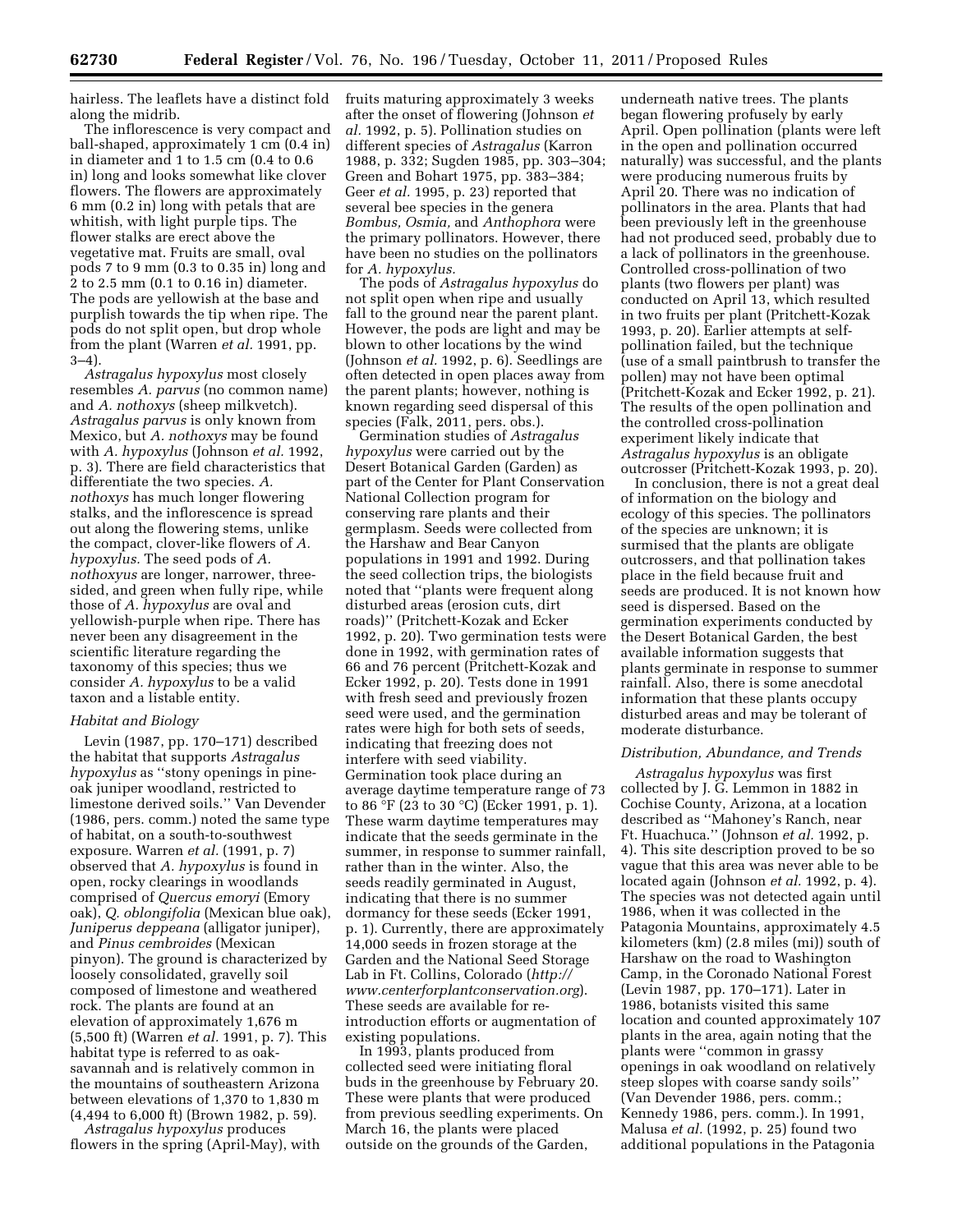Mountains, near the Harshaw site. Approximately 180 plants were found in adjacent canyons. These populations are within a couple of miles of the Harshaw site and, for the purposes of this finding, will be referred to as the Harshaw2 populations.

In addition, many surveys were undertaken by staff at the Nature Conservancy and other botanical contractors to the Coronado National Forest, and populations of *Astragalus hypoxylus* were found in the Huachuca Mountains in Scotia, Bear, and Sycamore canyons, and in Collins Canyon in the Canelo Hills (Warren *et al.* 1989, p 30; Gori *et al.* 1990, p. 36; Gori *et al.* 1991, p. 45; Fishbein and Warren 1994, pp. 6–7). Populations in Bear, Sycamore, and Scotia canyons are dispersed over a wide area and composed of several sub-populations, but, for the purposes of this finding, will

be referred to as individual populations. All of these locations are on the Sierra Vista Ranger District of the Coronado National Forest. In addition, suitable habitat on Ft. Huachuca and in Sonora, Mexico was searched, but plants were not found (Warren *et al.* 1991, pp. 5–6; Johnson *et al.* 1992, pp. 4–5; Warren and Reichenbacher 1991, p. 26; Fishbein and Warren 1994, pp. 6–7; Malusa 1995, p. 1). Therefore, the current distribution encompasses only plants that occur along Harshaw Road in the Patagonia Mountains, in Bear, Scotia, and Sycamore canyons in the Huachuca Mountains, and in Collins Canyon in the Canelo Hills.

The Nature Conservancy established monitoring plots for *Astragalus hypoxylus* in several of the populations (Warren *et al.* 1991, p. 8). Two plots were established to monitor growth, reproduction, and mortality of

individual plants in the Harshaw population. These plots were established in 1988, but one plot was abandoned in 1989 because the site was steep and the survey was causing damage to the plants within the monitoring plot. The remaining plot was monitored annually, from 1989–1991 and in 1993. Another plot was established at the Bear Creek population in 1989, and data were collected from this plot in the same years as the Harshaw plot. All plots were monitored in late April or May, when the plants flower and set fruit. Neither monitoring plot has been evaluated since 1993. However, some occupied sites were visited in 1995, in 2010, and in 2011, and population estimates were made, although no other data were collected in the monitoring plots. Table 1 presents population estimates for the known locations.

| TABLE 1—POPULATION COUNTS AND ESTIMATES FOR ASTRAGALUS HYPOXYLUS |  |  |
|------------------------------------------------------------------|--|--|
|------------------------------------------------------------------|--|--|

| Population<br>(year of discovery)                                    | Estimated number of individuals<br>(year)                            |  |
|----------------------------------------------------------------------|----------------------------------------------------------------------|--|
|                                                                      | 100-200 (1986)                                                       |  |
|                                                                      | 109 (1988) **                                                        |  |
|                                                                      | 112 (1989)*                                                          |  |
|                                                                      | 70 (1990) *                                                          |  |
|                                                                      | 139 (1991)*                                                          |  |
|                                                                      | 114 (1993)*                                                          |  |
|                                                                      | 22 (2011)                                                            |  |
|                                                                      | 110 (1989)*                                                          |  |
|                                                                      | 60 (1990)*                                                           |  |
|                                                                      | $85(1991)^*$                                                         |  |
|                                                                      | 61 $(1993)^*$                                                        |  |
|                                                                      | 154 (1995)*                                                          |  |
|                                                                      | $0(2010)^*$                                                          |  |
| (plants found outside the monitoring plot and in other areas of Bear | 50 (1990)<br>346 (1995)                                              |  |
| Canyon).                                                             | 100 (2010)                                                           |  |
|                                                                      | 600-700 (1990)                                                       |  |
|                                                                      | 1058 (1995)                                                          |  |
|                                                                      | 500-600 (2010)                                                       |  |
|                                                                      | 180 (1991)                                                           |  |
|                                                                      | 0(2011)                                                              |  |
|                                                                      | 320 (1993)                                                           |  |
|                                                                      | 70–80 (1994) (not all sub-populations visited)                       |  |
|                                                                      | 65-80 (1994) (not all sub-populations visited)                       |  |
|                                                                      | 12 (1995) (not all sub-populations visited)                          |  |
|                                                                      | No estimate given in 1993; presence of "small population" was noted. |  |

Based on the surveys and monitoring data, there have been some declines in the numbers of individuals found in the monitoring plots and in additional occupied locations. The Harshaw population appeared relatively stable throughout the monitoring period, with some fluctuations in the overall numbers. For the period 1991–1993, survivorship was 40 percent, with 64 recruits in 1993, which represented 56 percent of the population in the plot. It is unfortunate that the Harshaw site as not visited again until May 2011

(Service 2011b, pp. 1–4). During this visit, 5 healthy plants, which had flowered, were found in the cutbank of the road, and 14 additional plants were found nearby, slightly north of the road. The area where the original Harshaw monitoring plot was thought to have been was searched thoroughly and only three plants were found. These plants were very small compared to those near and in the cutbank of the road. The entire site was described as very dry, and the native grasses ''crunched beneath our feet'' (Service 2011b, p. 2).

It is possible that the plants near the road were getting additional moisture due to their downslope location and their proximity to the road. Additional searches were conducted near the described locations for the Harshaw2 populations, but no plants were found. Given the 18-year gap in monitoring or visiting this site, we are unable to determine the long-term trend for this population.

The situation is similar for the Bear Canyon monitoring plot. Overall numbers fluctuated, but as of 1995,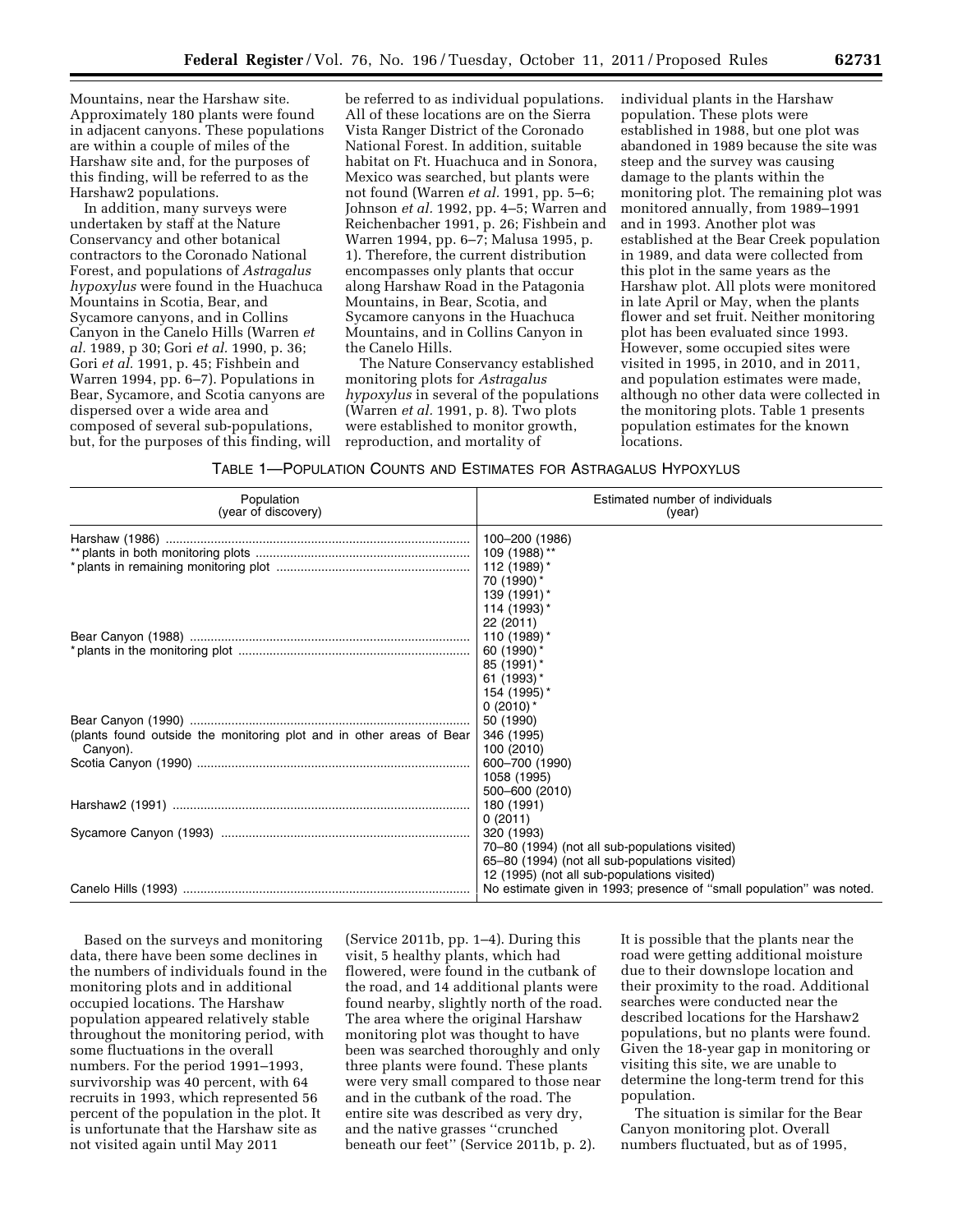there were more plants in the plot than there had been when the plot was established. Fifteen years passed before the next visit, which occurred in October 2010 (Service 2010, p. 1). This is not the ideal time of year for a visit, but the plants are usually visible if there has been summer rainfall. In this case, based on the growth of the perennial grasses in the surrounding area, it seemed as if there had been summer precipitation (Falk 2011, pers. obs.). No plants were found in the monitoring plot, but there were plants to the east and south of the plot. The plants were widely scattered over the area. There was no evidence of flowering or fruits.

Additional surveys were conducted that day (Service 2010, p. 1) along Forest Service Road 61, near Sycamore Canyon. Plants were scattered in several different locations adjacent to the road, including some areas that had been recently disturbed by vehicle traffic. The majority of the plants observed were healthy. Many of these plants looked like juveniles produced during the summer of 2010. The last site visited was Scotia Canyon (Service 2010, p. 1). Many plants were observed below the uppermost pond on the former Peterson ranch property (now part of the Coronado National Forest) and immediately downslope of that. Some of the largest plants were in the roadbed, associated with eroded portions of the road. The observations of these plants growing in disturbed areas (road cuts and eroded banks) may indicate that this species is adapted to and may tolerate moderate disturbance. We were unable to determine long-term trends for these populations based on inconsistent monitoring efforts.

Another type of disturbance to the plant's habitat is fire. There is no information on the plant's adaptation to fire, but the habitat where the species grows is subject to fire on a periodic basis (Kaib *et al.* 1996, p. 261). The observation that *Astragalus hypoxylus* is tolerant of moderate disturbance may indicate that the species is fire adapted, and may need periodic fire to reduce competition from grasses and remove overstory vegetation that may increase understory competition and shading.

Some of the fluctuation in population size may be attributable to variation in climate. During dry years, there was increased mortality of plants, and larger plants died in association with consecutive dry years (Johnson *et al.*  1992, p. 7). Recruitment and survival may also be correlated with winter precipitation as evidenced by the number of recruits that were counted in 1993 in the Bear Canyon plot; more than 72 percent of the individuals counted

that year were seedlings (Falk and Warren 1994, p. 36). Coincidentally, 1992 was an El Niño year, with aboveaverage precipitation for southern Arizona.

There are some observations from the monitoring efforts that may shed light on the ecology of this species. Population size and flower production appear to fluctuate greatly from year to year. There seems to be a correlation with winter rainfall. That is, when winter precipitation is good, the plants are larger and they produce more flowers and fruit (Warren *et al.* 1991, p. 9; Johnson *et al.* 1992, pp. 7–8). *Astragalus hypoxylus* has a taproot, and individual plants may be dormant (no above-ground biomass visible) during dry years, but produce growth again when there is rain (Falk 2011, pers. obs.). Consequently, the reduction in numbers across almost all of the populations may be in response to the on-going drought in southern Arizona. Winter rainfall has been declining steadily for the last 34 years, and most noticeably in the period from 1998 to the present (McPhee *et al.* 2004, p. 2). Although the correlation between population size and climate is not a formal test of this hypothesis, the sharp decline noted for most of these populations may be the result of prolonged drought.

# **Five-Factor Evaluation for** *Astragalus hypoxylus*

In making this finding, information pertaining to *Astragalus hypoxylus* in relation to the five factors provided in section 4(a)(1) of the Act is discussed below.

## *Factor A. The Present or Threatened Destruction, Modification, or Curtailment of Its Habitat or Range*

Potential factors that may affect the habitat or range of *Astragalus hypoxylus*  are discussed in this section, including: (1) Recreation; (2) watershed degradation resulting from improper livestock grazing; (3) nonnative invasive species; (4) fuel wood harvesting; (5) fire; (6) road maintenance; (7) drought; and (8) climate change.

### Recreation

All known populations of this species occur on the Sierra Vista Ranger District, on the Coronado National Forest. There is no special management for the populations on Forest Service lands. The populations at Harshaw do not appear to be affected by any recreational activities (Johnson *et al.*  1992, p. 12). There was no sign of recreational activity or impacts during the 2011 site visit (Service 2011b,

entire). The same is true for the populations scattered along Forest Service Road 61, near Sycamore Canyon and in Scotia Canyon. In 2010, neither of these populations showed evidence of trampling or associated effects from recreational activities.

The only population that has been identified as being impacted by recreational activity has been the upper Bear Canyon population. This population has been impacted by an informal parking lot near the turnoff to Wakefield Camp, which allows for access to Bear Creek, and is a very popular area for dispersed camping and hiking (Warren *et al.* 1991, p. 10; Gori *et al.* 1991, p. 45). In 2000, the Forest Service blocked off the informal parking area, created a formal parking in a less sensitive area, and restricted access to the Bear Creek riparian area (Frederick 2011, pers. comm.). This site has not been evaluated to determine if these changes reduced the impacts from recreational activity on *Astragalus hypoxylus.* At any rate, this population is relatively small (50 plants were estimated at the time of discovery in 1990) (Gori *et al.* 1991, p. 45) and represents less than 10 percent of the current population. In conclusion, recreational impacts may have affected only one of the sub-populations in the entire range of the species, and corrective actions were taken to reduce the impacts. Review of the best available scientific information revealed no further evidence that recreation is negatively affecting other *A. hypoxylus*  populations; therefore, we determined that recreation is not a threat to the continued existence of the species, nor is it likely to become so.

### Livestock Grazing

All of the *Astragalus hypoxylus*  populations occur with Forest Service grazing allotments. The Harshaw populations are within the Bender allotment, and all of the other populations are located within the Lone Mountain allotment. The following information is from the Service's biological opinion on the Continuation of Livestock Grazing on the Coronado National Forest (2-21-98-F-399-R1) and additional details can be found in that document. The Bender allotment is 1,287 hectares (ha) (3,180 acres (ac)) and supports a 14-cow-and-calf operation. Grazing is allowed year-round and there is only one pasture. The allotment is reported to be in moderately good condition. The Lone Mountain allotment is 15,435 ha (38,140 ac), divided into 27 pastures. It supports a 1,346-cow-and-calf operation. The allotment is reported to be on an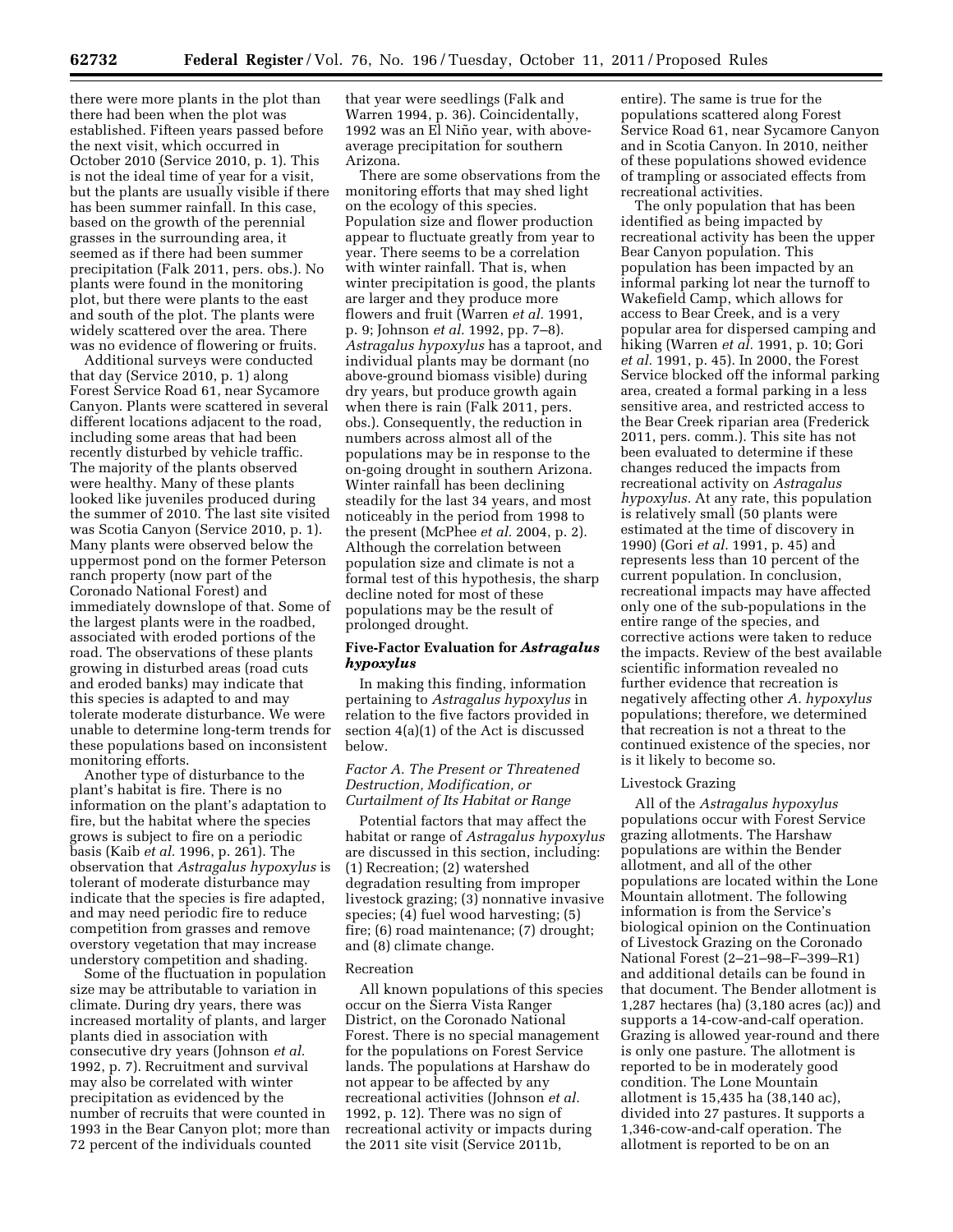upward trend, with 75 percent of the allotment classified as being in moderately high range condition. Both the Bender and Lone Mountain allotments are reported to be in moderately high range condition, and watershed degradation is not likely to be a problem in allotments that are maintained in good to high range conditions.

The Coronado National Forest has a drought policy which directs grazing permittees to work with the Forest when rainfall for the water year (beginning October 1) is less than 75 percent of normal by March 1 and the long-range forecast is for less than normal precipitation. In addition, critical habitat for *Liliaeopsis schaffneriana* var. *recurva* (Huachuca water umbel) is within the Lone Mountain allotment. As such, there are additional restrictions placed on the grazing practices in this allotment to protect occupied areas and critical habitat. Several areas within this allotment receive special protections, such as the Peterson pasture, which contains Scotia, Sycamore and Bear canyons. The pastures are grazed in winter (November–March) and only when winter rains are sufficient to provide adequate water throughout the pasture to encourage livestock dispersal away from the canyon bottom. Utilization of upland browse is not permitted to exceed 35–45 percent. These restrictions benefit *Astragalus hypoxylus* because they reduce impacts from livestock grazing and limit use of the upland areas during drought periods, when overgrazing and trampling of habitat are more likely to occur.

There were a few observations of trampling on *Astragalus hypoxylus*  habitat in the Bear Creek population (Johnson *et al.* 1992, p. 12). Warren *et al.* (1991, p. 10) notes that livestock grazing, although present in the area, does not seem to pose a direct threat. Livestock trampling may disturb the soil and disrupt seedling establishment. Population visits in 2001 and 2011 (Service 2010, p. 1; Service 2011b, p. 2) did not note the presence of livestock or trailing through the populations.

Livestock have not been observed to eat *Astragalus hypoxylus.* Many species of *Astragalus* contain poisonous compounds, known as nitro-toxins, which are highly toxic to livestock (Williams and Barneby 1977, p. 310). *A. nothoxys,* which sometimes grows near and in proximity to *A. hypoxylus*  populations, has been tested and does contain nitro-toxins (Johnson *et al.*  1992, p. 3). Livestock have been observed to graze on *A. nothoxys,*  primarily when forage is lacking

(Schmutz *et. al.* 1968, pp. 26–27). The Forest Service has not indicated that this species has caused any problems with livestock in the Forest. Any eradication program to eliminate *A. nothoxys* could possibly harm adjacent *A. hypoxylus;* however, there is no evidence of any efforts to eradicate *A. nothoxys. A. hypoxylus* has not been tested for nitro-toxins, but many species in the Leptocarpa section of *Astragalus*  (*A. hypoxylus* is classified in this section) contain these chemicals. At any rate, the limited distribution of *A. hypoxylus* and the lack of observation of cattle eating this plant indicates that the potential poisoning of livestock is unlikely.

In summary, all populations of *Astragalus hypoxylus* occur in grazing allotments. Those grazing allotments are being managed in ways that promote healthy watershed and good range condition. The Lone Mountain allotment has additional grazing practices that protect riparian and upland habitat, resulting in improved watershed health, which benefits upland species, including *A. hypoxylus.*  The best available information does not provide further evidence that livestock grazing is negatively affecting populations of *A. hypoxylus;* therefore, we have determined that livestock grazing is not a threat to the continued existence of the species now, nor is it likely to become so.

# Nonnative, Invasive Species

Nonnative species can have negative effects on the ecology of native plant communities, as well as individual species (Brooks *et al.* 2004, p. 677; Alvarez and Cushman 2002, p. 1434; Mooney and Cleland 2001, p. 5446). However, there are no nonnative species that have been detected in the populations of *Astragalus hypoxylus.*  The only nonnative grass that occurs in the vicinity of these populations is *Eragrostis lehmanniana* (Lehmann lovegrass), but this grass has not been seen in the monitoring plots or growing in the populations (Falk 2011, pers. obs.). *Eragrostis lehmanniana* can form dense stands, increasing fine fuels and fire danger (Anable *et al.* 1992, pp. 186– 187), but there are no continuous stands near any of the *A. hypoxylus*  populations (Falk 2011, pers. obs.). The best available scientific information does not suggest that nonnative invasive species are a threat to the continued existence of *A. hypoxylus,* nor are they likely to become so.

# Fuel Wood Harvesting

The Coronado National Forest did allow fuel wood harvesting in the past

near the known populations. It is unknown if these past activities affected *Astragalus hypoxylus* populations. The collection of dead and down wood was also allowed, with a permit, but this practice was stopped in 1990 (Johnson *et al.* 1992, p. 12). Fuel wood harvesting is no longer allowed in these areas (Frederick 2011, pers. comm.). The best available information does not provide evidence that fuel wood harvesting is currently affecting *A. hypoxylus*  populations; therefore, we have determined that fuel wood harvesting is not a threat to *A. hypoxylus,* nor is it likely to become so.

#### Fire

As mentioned under *Habitat and Biology,* there is no information on *Astragalus hypoxylus* and fire effects. The Forest Service's Fire Effects Information System (*[http://](http://www.fs.fed.us/database/feis/) [www.fs.fed.us/database/feis/](http://www.fs.fed.us/database/feis/)*) contains information on 7 species of *Astragalus*  in the United States, some of which are adapted to fire, and may even require fire, to complete one of their life cycles (*i.e.,* seeds need to be scarified by fire before germinating). It is unknown if this is the case for *A. hypoxylus,* but we hypothesize that this species may be tolerant of fire because of the plant community where it grows and its tolerance for moderate disturbance, including fire. Also, fire may be important in maintaining habitat for *A. hypoxylus* by removing the overstory, thus reducing competition and shading. In summary, given the limited available information about the effect of fire on *A. hypoxylus,* we determine that fire, or lack thereof, is most likely not a threat to the continued existence of *A. hypoxylus.* 

#### Road Maintenance

Portions of a few of the *Astragalus hypoxylus* populations are near roads, and may be threatened by road maintenance activities, such as blading (clearing and smoothing the road with a large piece of equipment). However, the species appears to be tolerant of moderate disturbance. In 2010, *A. hypoxylus* were observed near the road going through Scotia Canyon. Portions of the road were well eroded, resulting in rills (portions of the road that are washed out, forming small gullies). There were 10–20 plants growing in the roadbed, on top of the erosion rills. These were some of the largest and healthiest plants observed in Scotia Canyon (Service 2010, p. 1). As mentioned previously, in 2011, Service biologists found 19 plants at Harshaw that were growing in the cutbank of the road, and these plants were larger and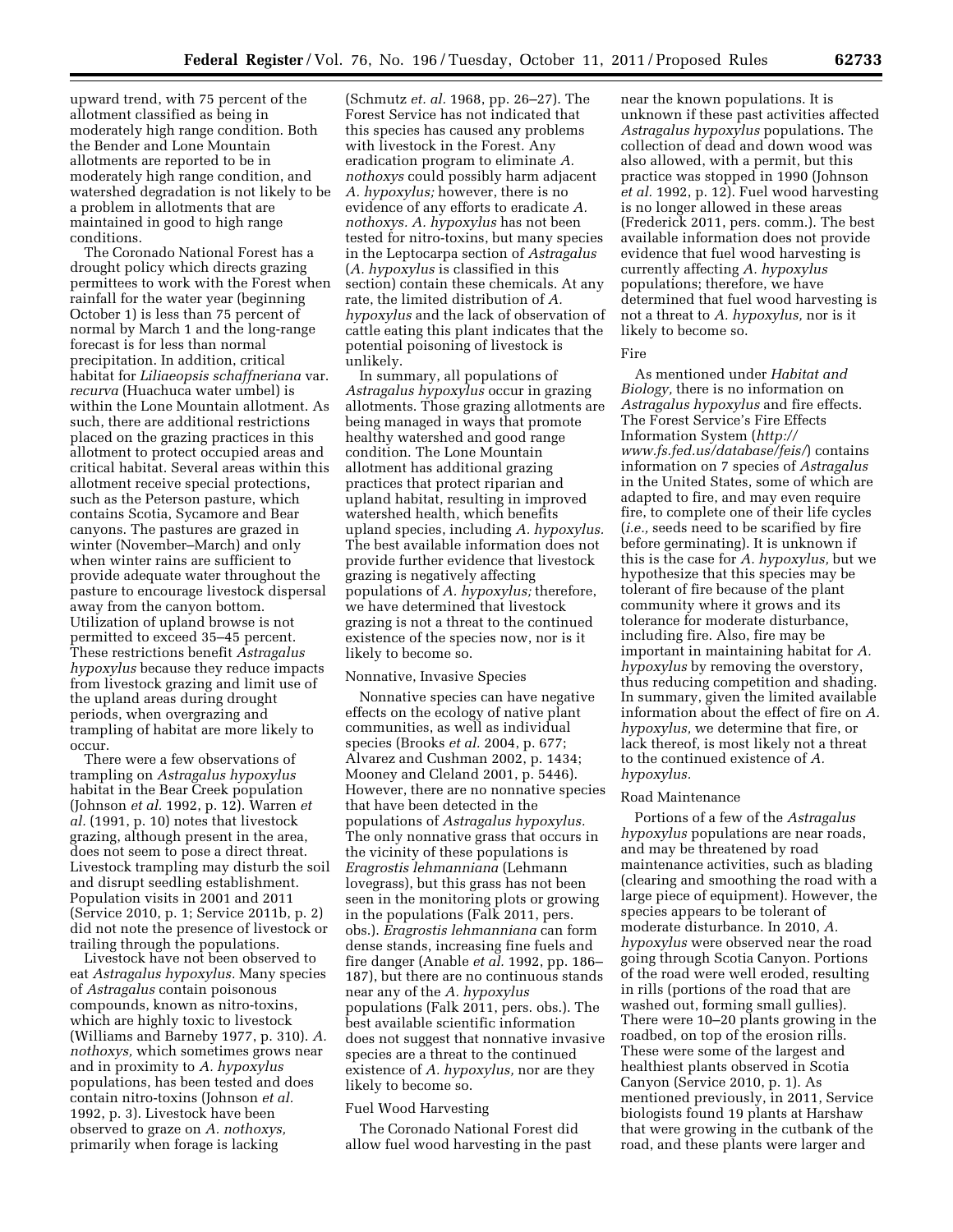healthier than the plants upslope in the area of the monitoring plot (Service 2011b, p. 1). This may indicate that plants are receiving supplemental water due to the proximity of the road and concentrated rainwater runoff, which may be why the plants are larger in the road cuts.

Disturbed areas often afford the plants which grow on them reduced competition for physical resources, such as water, and reduced competition from other plants. However, these potential positive effects of disturbance on *Astragalus hypoxylus* are unknown because there have been no such studies. Regardless, there are only a few portions of the populations that may be subject to Forest road maintenance activities, and they represent a very small portion of the total amount of occupied habitat. In addition, road maintenance activities take place on a periodic basis, so the effects are likely to be short-term and widely spaced over time. In conclusion, *A. hypoxylus* seems to tolerate moderate disturbance, and the best available information does not provide evidence that road maintenance activities are a threat to the continued existence of the species, nor are they likely to become so.

### Drought

Data collected from the monitoring plots indicates that there is a likely correlation between rainfall and the population dynamics of *Astragalus hypoxylus.* As stated earlier, results from the Bear Canyon monitoring effort indicate that seedling recruitment and establishment was high when rainfall was high. We believe, based on data from the monitoring plots, that winter rainfall affects the survivorship of the seedlings. Summer rainfall may be important for germination, but without winter rainfall, the seedlings would not survive. The information provided in the following section was derived from data accessed on the National Oceanic and Atmospheric Administration (NOAA) National Climatic Data Center Web site (*<http://www.ncdc.noaa.gov>*). Rainfall totals for Arizona (Division 7), which includes all of the *A. hypoxylus*  populations, for the months November through March, indicates a severe decline over the past 34 years. Another way to illustrate the decline is to use the Palmer Drought Severity Index (PDSI). The PDSI ''attempts to measure the duration and intensity of the long-term drought-inducing circulation patterns.'' It is an index used to gauge the severity of drought conditions by using a water balance equation to track water supply and demand. When the historical PDSI values are displayed for the years 1996–

2011, 12 out of the 16 years were classified as moderate to severe drought. In comparison, the PDSI values for the same months during 1950–1960 (which is a well-documented drought period in Arizona) classified 8 out of 10 years as moderate to severe drought. There are significant differences between the two drought periods; mainly that the current drought is much warmer than the 1950s drought. On average, temperatures in the Four Corners region of the Southwest were about 2 to 7 °F (1 to 4 °C) warmer than in the 1950s (Weiss 2009, pp. 5920–5921). Drought with higher temperatures creates tough growing conditions for plants because warmer temperatures make the air drier, and drier air absorbs more moisture from the soils, vegetation, and reservoirs. Thus, not only is there less precipitation, but there is less moisture available in the soil for plant growth.

It is difficult to predict how *Astragalus hypoxylus* populations will fare with these drought conditions. The species apparently persisted and survived the 1950s drought; however, this information is of limited value as we evaluate potential conditions. The long-term trend for these populations is unknown; it is possible that the populations that are currently in decline will rebound when there is sufficient moisture. Despite drought conditions, *A. hypoxylus* populations in Scotia and Bear canyons seem stable, relative to the previous population estimates presented in Table 1. The largely circumstantial evidence available indicates that rainfall influences population dynamics for *A. hypoxylus,* and drought likely contributes to population declines. However, it is not known how the magnitude and intensity of drought will affect the long-term status of this species. Loss of individual plants, especially young plants, will likely occur during drought years. Dry conditions will likely reduce seed germination and survival. Population numbers of *A. hypoxylus* will fluctuate as observed during the period of data collection in the monitoring plots. However, this species is likely adapted to arid conditions. The ability to remain dormant during dry periods, and regrow when rainfall starts, is an adaptation for coping with arid conditions. Further, *A. hypoxylus* populations survived the 1950s drought, indicating the species has developed traits to survive during dry periods. Therefore, based on the best available information, we determine that drought is most likely not a threat to the continued existence of *A. hypoxylus.* 

### Climate Change

No further specific information is available regarding the effects of climate change on *A. hypoxylus;* therefore, please refer to the ''Climate Change'' discussion under Factor A. The Present or Threatened Destruction, Modification, or Curtailment of Its Habitat or Range in the Five-Factor Evaluation for *Amoreuxia gonzalezii*  Section.

As discussed in the previous sections above, *Astragalus hypoxylus* seedling establishment is likely correlated with rainfall; therefore, reduced precipitation may reduce seedling establishment. Additionally, the localized distribution of *A. hypoxylus* may make this species more susceptible to landscape-level stochastic events, such as regional drought. Despite these potential vulnerabilities, *A. hypoxylus* appears well-adapted to a dry climate and tolerates moderate disturbance. Plants growing in high-stress landscapes are adapted to stress, and drought-adapted species may experience lower mortality during severe droughts (Gitlin *et al.*  2006, pp. 1477, 1484).

In summary, climate change is affecting and will affect temperature and precipitation events. We expect that *Astragalus hypoxylus,* like other narrow endemics, may be negatively affected by drought associated with climate change. However, *A. hypoxylus* appears to be adapted to arid conditions, and has survived a previous long-term drought in the 1950s. Although climate change will likely affect plants in the future, the limited available information does not suggest that the effect on the status of the species will be significant. Therefore, based on the best available information, we have determined that climate change is not a threat to the continued existence of *A. hypoxylus.* 

### Summary of Factor A

In conclusion, based on the best available information, we have determined that recreation; livestock grazing; nonnative, invasive species; fuel wood harvesting; fire; road maintenance; or drought do not threaten the continued existence of *Astragalus hypoxylus.* Recreational impacts were associated with one population, and the Forest Service has taken corrective action to reduce those effects. The remaining populations are not affected by recreational activities. The best available information does not provide evidence that livestock grazing is a threat to this species. The plant is not eaten by livestock, both of the grazing allotments are in good range condition, and measures are in place to ensure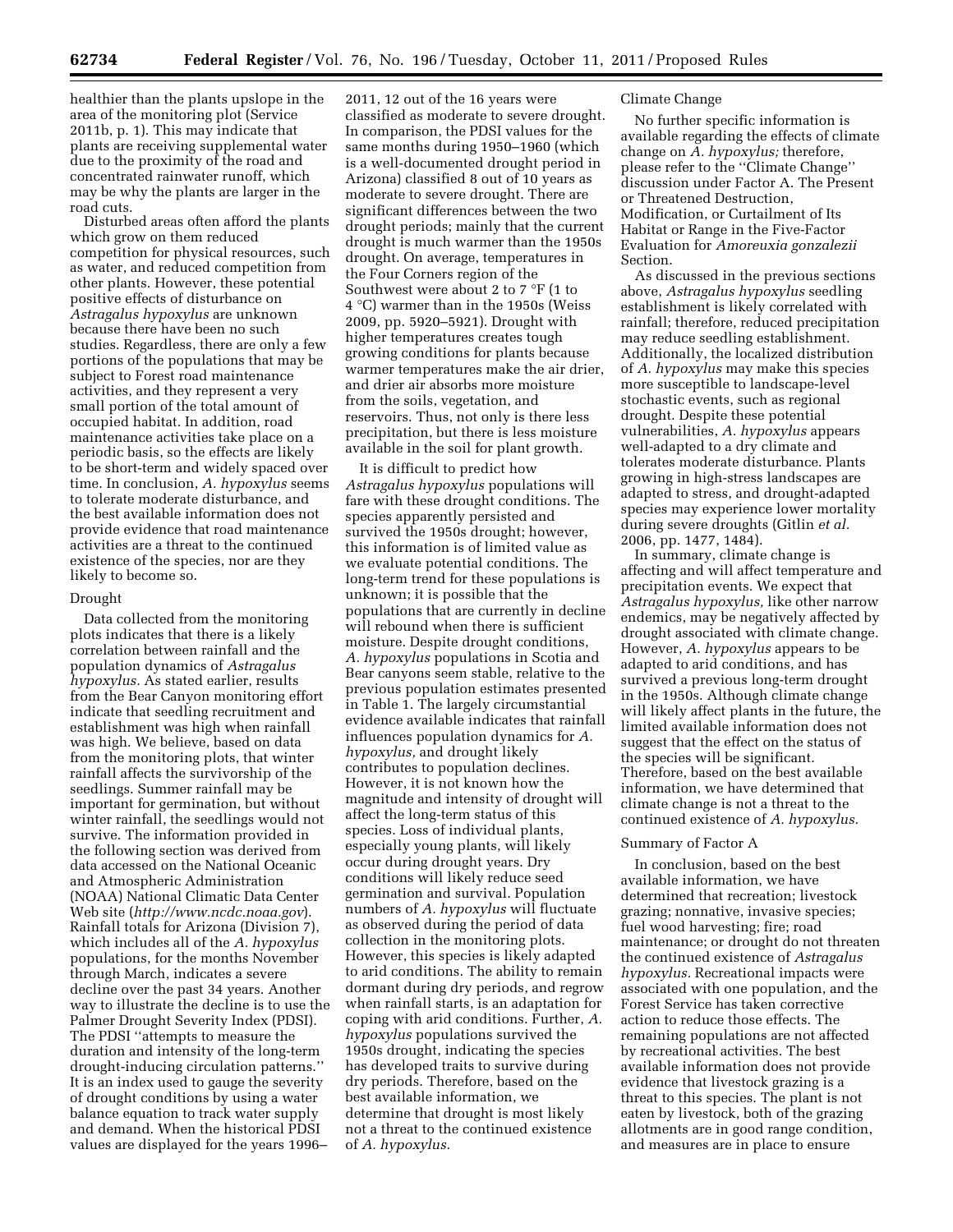protection of upland and riparian areas. Nonnative, invasive species are not present in or near *A. hypoxylus*  populations; therefore, we have determined that they are not a threat to the species. Fuel wood harvesting is not allowed in the areas where *A. hypoxylus*  is located; therefore, we determined that this activity is not a threat to the species. Given the limited available information, we have determined that presence or absence of fire is most likely not a threat to the species. Road maintenance activities may affect small portions of *A. hypoxylus* populations, but we determined that these activities are not a threat to the continued existence of the species because the effects are short-term and the plants appear tolerant of moderate disturbance. Drought influences the population structure of *A. hypoxylus,* but the species has survived a previous longterm drought and appears to have adaptations for dealing with drought, therefore, we have determined that drought is not a threat to the continued existence of the species. We acknowledge that climate change, particularly the predictions of reduced precipitation and increasing temperatures in the Southwest, will affect individuals and populations of *A. hypoxylus.* However, the plant is adapted to arid conditions, and the limited available that can be applied at a local scale does not suggest that climate change is likely to threaten *A. hypoxylus.* Thus, the present or threatened destruction, modification, or curtailment of its habitat or range is not a threat to the continued existence of *A. hypoxylus,* nor is it likely to become so.

## *Factor B. Overutilization for Commercial, Recreational, Scientific, or Educational Purposes*

*Astragalus hypoxylus* is not a plant of horticultural interest. There is no evidence of any instances where *A. hypoxylus* was collected from the wild other than as voucher specimens to document occurrences (*[http://](http://ag.arizona.edu/herbarium) [ag.arizona.edu/herbarium](http://ag.arizona.edu/herbarium)*) or seed collection for the purposes of banking seed for future conservation efforts. Therefore, we have determined that overutilization is not a threat to the continued existence of the species, nor is it likely to become so.

### *Factor C. Disease or Predation*

There is no information indicating that disease affects *Astragalus hypoxylus.* There are no observations or evidence that *A. hypoxylus* is browsed by livestock (see Factor A, Livestock grazing). Data were collected on *A. hypoxylus* seed predation by small

wasps in 1988, but it is unknown how this predation affected the *A. hypoxylus*  population or how often seed predation occurs (Johnson *et al.* 1992, p. 13). Based on the best available information, we have determined that *A. hypoxylus*  is not threatened by disease or predation, nor is it likely to become so.

# *Factor D. The Inadequacy of Existing Regulatory Mechanisms*

The Act requires us to examine the adequacy of existing regulatory mechanisms with respect to threats that may place *Astragalus hypoxylus* in danger of extinction or likely to become so in the future. Existing regulatory mechanisms that could have an effect on potential threats to *A. hypoxylus*  include (1) Local land use laws, processes, and ordinances; (2) State laws and regulations; and (3) Federal laws and regulations. *A. hypoxylus*  occurs entirely on Federal land under the jurisdiction of the Coronado National Forest; therefore, the discussion below focuses on Federal laws.

*Astragalus hypoxylus* is listed as a sensitive species in the Coronado National Forest. The management of sensitive species is described in Forest Service Manual (FSM) 2670, and the management objectives are to develop and implement management practices to ensure that species do not become endangered or threatened because of Forest Service actions; maintain viable populations of all native and desired nonnative wildlife, fish, and plant species in habitats distributed throughout their geographic range on National Forest System lands; and develop and implement management objectives for populations or habitat of sensitive species or both. In addition, the Forest has to consider the effects of their actions on the viability of sensitive species through the NEPA process. As defined by Forest Service policy, actions must not result in loss of species viability or create significant trends toward the need for Federal listing. *A. hypoxylus* receives these protective measures in the Coronado National Forest, and the designation has resulted in measures to reduce impacts from recreation on the Bear Canyon *A. hypoxylus* population, and the consideration of the species' needs in the NEPA planning process for the Bender and Lone Mountain grazing allotments.

#### Summary of Factor D

We examined the existing regulatory mechanisms that protect *Astragalus hypoxylus.* We have determined that the Forest Service sensitive species

designation adequately protects *A. hypoxylus* and its habitat, and, thus, there is no evidence of impacts to *A. hypoxylus* from inadequate existing regulatory mechanisms. We conclude that the best available information indicates that *A. hypoxylus* is not threatened by inadequate existing regulatory mechanisms.

### *Factor E. Other Natural or Manmade Factors Affecting Its Continued Existence*

A threat identified by the petition was indirect effects to pollinators, mainly bees. Johnson *et al.* (1992, p. 13) noted that the use of pesticides to control insects, such as grasshoppers, may be harmful to bees. The Coronado National Forest has not sprayed pesticides for grasshopper control, and has no plans to do so. As mentioned previously, the pollinators for *Astragalus hypoxylus*  have not been identified. As such, there is no evidence of activities that may harm the potential pollinators of this species; therefore, we have determined that the loss of pollinators from pesticide spraying is not a threat to the species.

We are not aware of any other potential threats related to this factor, such as small population size and overall rarity. Therefore, we find that *Astragalus hypoxylus* is not threatened by small population size and overall rarity, or is likely to become so.

### **Finding for** *Astragalus hypoxylus*

As required by the Act, we evaluated the five factors in assessing whether *Astragalus hypoxylus* is endangered or threatened throughout all or a significant portion of its range. We examined the best scientific and commercial information available regarding the past, present, and future threats faced by *A. hypoxylus.* We reviewed the petition, information available in our files, other available published and unpublished information, and we consulted with recognized plant experts and Forest Service biologists.

*Astragalus hypoxylus* populations are primarily affected by drought; however, we determined that drought is not a threat to this species. The plants are tolerant of moderate disturbance, and are adapted to arid conditions, as evidenced by their survival during the 1950s drought. Climate change will likely impact the status of *A. hypoxylus*  in the future; however, the limited available information suggests that climate change will not threaten the continued existence of the species. Other factors potentially affecting *A. hypoxylus*—including recreation;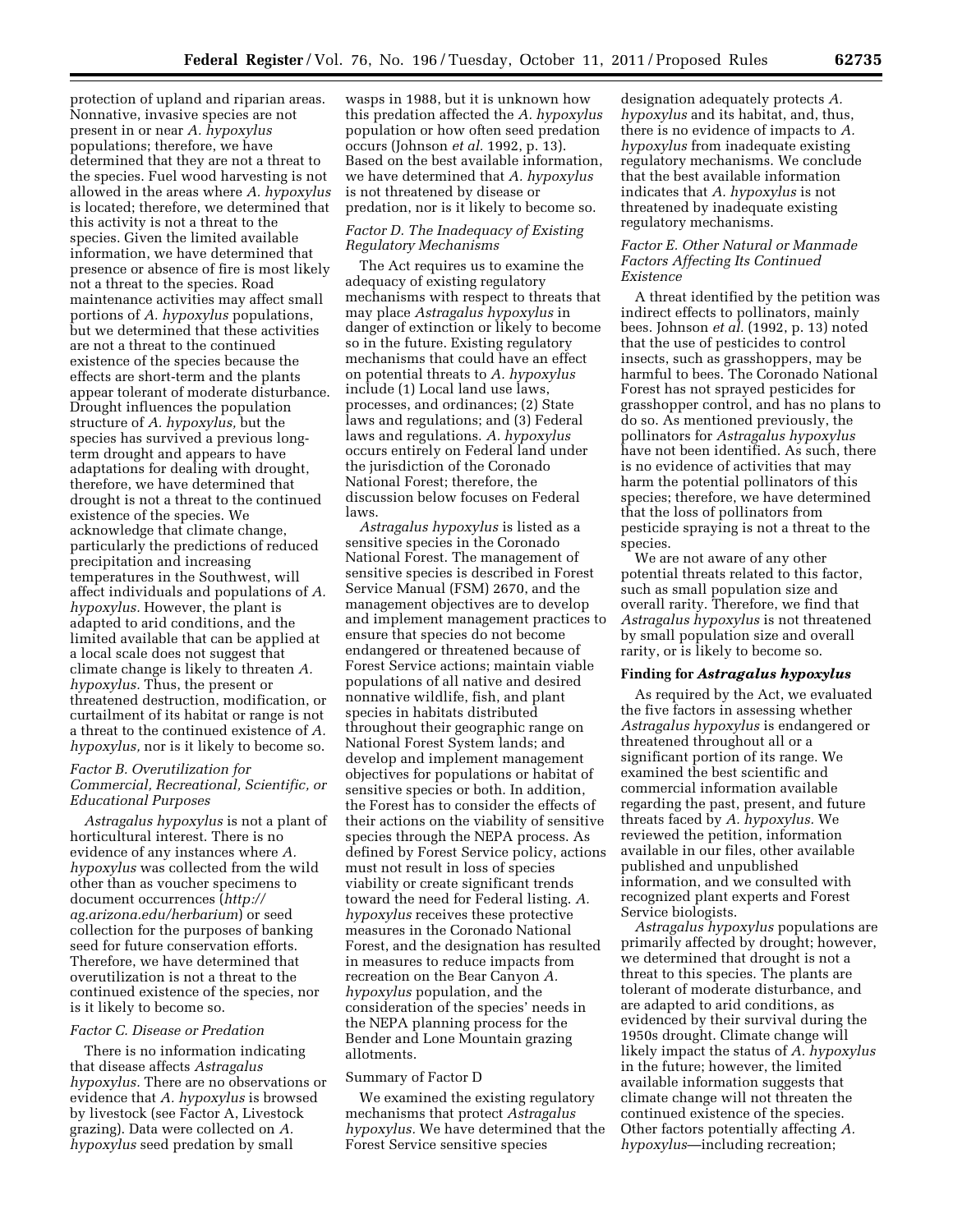livestock grazing; nonnative, invasive species; fuel wood harvesting; fire; and effects to potential pollinators—are either limited in scope, or available evidence is lacking to indicate that they adversely impact the species. There is no evidence that overutilization, disease, or predation is affecting this species. In addition, we find that the existing regulatory mechanisms are not a threat to the species.

Based on our review of the best available scientific and commercial information pertaining to the five factors, we find that the threats are not of sufficient imminence, intensity, or magnitude to indicate that *Astragalus hypoxylus* is in danger of extinction (endangered), or likely to become endangered within the foreseeable future (threatened), throughout all of its range.

### *Significant Portion of the Range*

Having determined that *Astragalus hypoxylus* is not in danger of extinction, or likely to become so, throughout all of its range, we must next consider whether there are any significant portions of the range where *A. hypoxylus* is in danger of extinction or is likely to become endangered in the foreseeable future. We also considered the historical range of the species, and have determined that the current range is no different from the historical range. Therefore, there has been no loss of the historical range, and no further analysis of the historical range is required.

The Act defines an endangered species as one ''in danger of extinction throughout all or a significant portion of its range,'' and a threatened species as one ''likely to become an endangered species within the foreseeable future throughout all or a significant portion of its range.'' The term ''significant portion of its range'' is not defined by the statute. For the purposes of this finding, a portion of a species' range is ''significant'' if it is part of the current range of the species, and it provides a crucial contribution to the representation, resiliency, or redundancy of the species. For the contribution to be crucial it must be at a level such that, without that portion, the species would be in danger of extinction.

In determining whether *Astragalus hypoxylus* is endangered or threatened in a significant portion of its range, we considered status first to determine if any threats or potential threats acting individually or collectively threaten or endanger the species in a portion of its range. We evaluated the current range of *A. hypoxylus* to determine if there is any apparent geographic concentration

of the primary stressors potentially affecting the species including recreation; livestock grazing; nonnative, invasive plants; fuel wood harvesting; fire; road maintenance; and drought. We have analyzed the stressors to the degree possible, and determined that they are essentially uniform throughout the species' range. We also found the stressors are not of sufficient imminence, intensity, magnitude, or geographically concentrated such that it warrants evaluating whether a portion of the range is significant under the Act. We do not find that *A. hypoxylus* is in danger of extinction now, nor is likely to become endangered within the foreseeable future, throughout all or a significant portion of its range. Therefore, listing *A. hypoxylus* as an endangered or threatened species under the Act is not warranted at this time.

We request that you submit any new information concerning the distribution and status of, or threats to, *Astragalus hypoxylus* to our U.S. Fish and Wildlife Service Office (see **ADDRESSES** section) whenever it becomes available. New information will help us monitor *A. hypoxylus* and encourage its conservation. If an emergency situation develops for *A. hypoxylus,* or any other species, we will act to provide immediate protection.

# **Species Information for** *Erigeron piscaticus*

## *Species Description*

*Erigeron piscaticus* is a herbaceous annual (a plant that completes its lifecycle in one year) in the Asteraceae (Sunflower) family. The plant is typically 15 to 40 cm (6 to 16 in) in height, multi-branched, procumbent or ascending—decumbent (trailing or lying on the ground), and densely pubescent (covered with hair) with coarse, stiff hair. One to 4 flower heads are produced per plant, each 5 to 7 mm (0.2 to 0.3 in) across with a white corolla (ray and disk flowers), and producing tan-colored achenes (fruit) to 1 mm (0.04 in) in length. The very small flower heads, coupled with entire (toothless) leaves are key factors distinguishing this species from close relatives (Nesom 1989, p. 306).

### *Habitat and Biology*

Oak Grove Canyon, where the plant has been most recently located, is a narrow slot canyon with intermittent stream flow and a riparian gallery forest of sycamore, alder, and black walnut (Gori 1992, p. 2). Occurring at 1,000-m (3,300-ft) elevation, its steep (91 to 122 m) (300 to 400 ft)) canyon walls and northeast aspect provide for

significantly cooler temperatures than the semidesert grasslands in the adjacent uplands (Haberstich 2011, pers. comm.). The plants are found on sandy terraces just above the floodplain and are subject to larger flood events; there is little associated understory (Gori 1992, p. 2). A single collection from Turkey Creek refers to a ''riparian woodland'' habitat, while the specimen from Fish Creek has no habitat information recorded. The collection from near Tucson refers to the plant being found ''in rock adjacent to stream.'' (Southwest Environmental Information Network 2011)

*Erigeron piscaticus* germinates following either winter or summer rains (Arizona Game and Fish Department (AZGD) Heritage Data Management 2001, p. 2), grows quickly, and has a long flowering period from May through October (Gori 1992, p. 2) or possibly through December (Southwest Environmental Information Network, 2011). Pollination has not been studied in this species, though other *Erigeron*  species are typically pollinated by bees and wasps (Tepedino 2011, pers. comm.). Seed is dispersed by both wind and water; this species may also depend on flooding events to create suitable early-successional habitat (Gori 1992, p. 2). Seed bank longevity has not been studied in *E. piscaticus.* 

Soil moisture is necessary for most annual plants to germinate and flower; therefore, seed production in most annuals is equally limited by soil moisture. Following this theory, Gori (1992, p. 3) suggested that *Erigeron piscaticus* populations would increase or decrease in sequential years of aboveor below-average moisture. In the case of data collected at Oak Grove Canyon, this theory held in 1993, a wet year, when both 1994 and 1995 had high population numbers (79 and 68 respectively). However, the theory did not hold in 2002, a dry year, when 23 plants were found in 2003 followed by 64 plants in 2004. It is likely that this species instead responded to flooding that occurred in 1993 and not to precipitation. There is not sufficient data available to determine the ecological factors that influence the germination of this species.

## *Distribution, Abundance, and Trends*

*Erigeron piscaticus* is ranked by NatureServe as G1S1 (Global and State Critically Imperiled). The species is known from two confirmed areas: Fish Creek Canyon and the Aravaipa Canyon Preserve of south-central Arizona. There are three populations in the Aravaipa Canyon Preserve; one is located in Turkey Creek Canyon, and the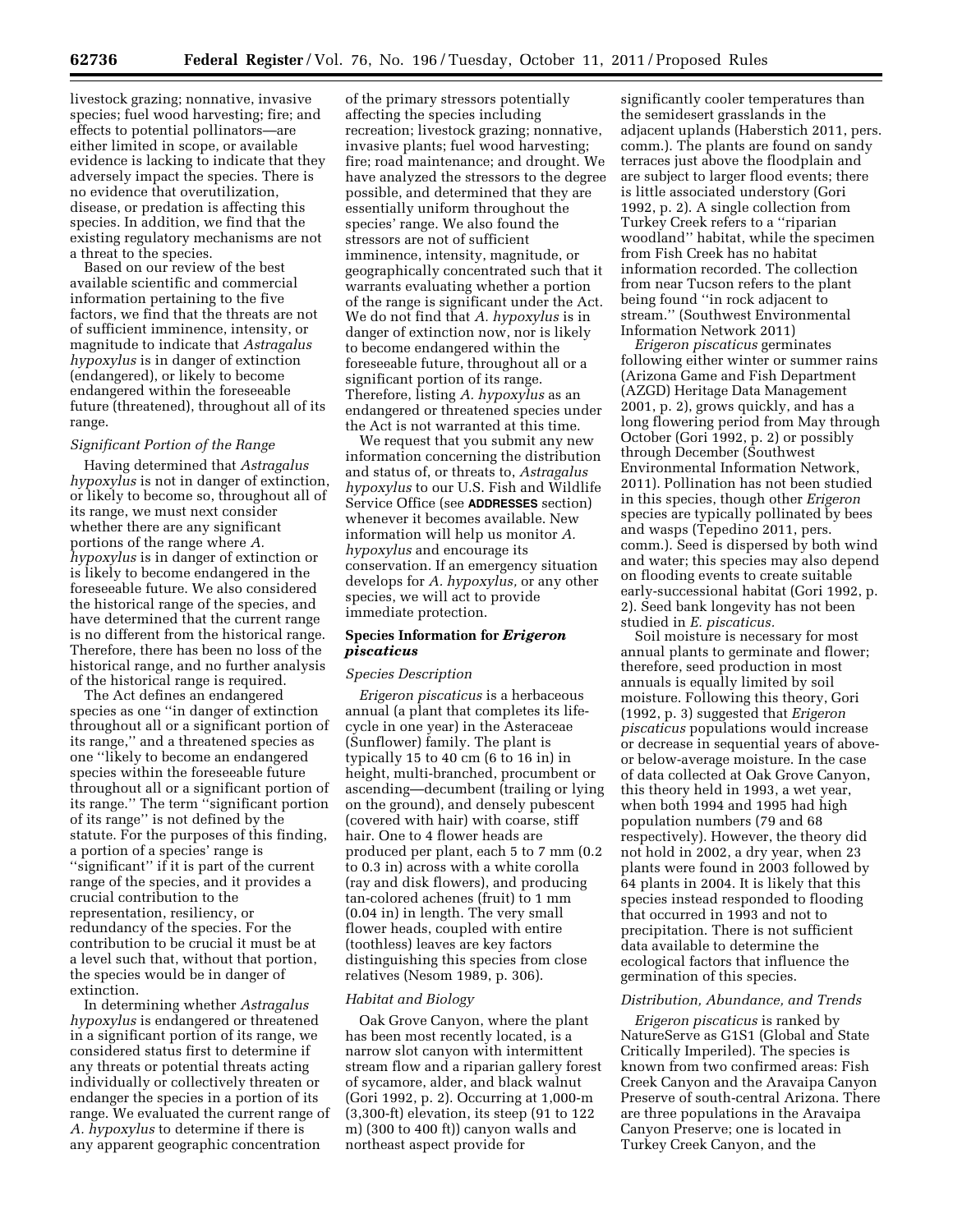remaining two populations are in Oak Grove Canyon. An additional site is currently under investigation in the mountains near Tucson. The herbarium specimen location for this third site states ''Box Canyon southwestern corner of Santa Catalina Mountains;'' the specimen was verified by Guy Nesom, the botanist who described the species (Southwest Environmental Information Network 2011). There have been discussions among botanists, however, that this location may be incorrect and Box Canyon could refer to either the Rincon or Santa Rita Mountains. It is also possible that the specimen was misidentified and the location is correct. The specimen currently resides at the New York Botanic Garden Herbarium and a loan has been requested by Shelley McMahon of the University of Arizona Herbarium for reverification. Surveys for the species are planned in 2012 (Crawford 2011, pers. comm.).

The species was first collected on the Tonto National Forest in Fish Creek Canyon in October 1929 by Eastwood, then again in 1931 by Peebles and Eaton (Nesom 1989, p. 305). *Erigeron piscaticus* was not collected again until 1976 in Turkey Creek then in 1979 in Oak Grove Canyon by Anderson and Warren (Southwest Environmental Information Network 2011). In 2002, a second group of plants was located in Oak Grove Canyon and those plants are counted as part of an annual census for the canyon as a whole (Haberstich and Killeen 2002, p. 1). Both Turkey Creek and Oak Grove Canyon are within the Aravaipa Canyon Preserve on Bureau of Land Management land managed jointly with The Nature Conservancy. The two locations within Oak Grove Canyon are approximately 0.8 km (0.5 mi) apart by air and the Oak Grove populations are approximately 3.7 air km (2.3 air mi) from the collection site in Turkey Creek. The Fish Creek locations are approximately 129 air km (80 air mi) from those in Aravaipa Preserve. There are many canyons supporting what seems to be suitable habitat between the known locations in Fish Creek and the Aravaipa Canyon Preserve. Several surveys have been completed, and no additional populations have been located (Gori 1991, p. 2).

Attempts were made in 1990 to locate the populations in both Fish Creek and Turkey Creek again, but none were found (Gori and Malusa 1991, p. 2). The Arizona Game and Fish Department reports 11 plants were located in Turkey Creek in 1992, although no other records indicate the plant has been found in Turkey Creek since its first collection in 1976. A letter in the files from Dave Gori to Dan Godec of the

Arizona Game and Fish Department dated June 12, 1998 stated that *E. piscaticus* has not been relocated in Fish Creek Canyon or Turkey Creek Canyon. He related that, to his knowledge, there were ''no other extant locations for this plant except Oak Grove Canyon.'' It is unknown how many plants originally occurred at collection sites in Fish Creek or Turkey Creek Canyons. As these populations have not been detected again, it is unknown if they are extant or what the current population sizes are. Annual monitoring of plants in Oak Grove Canyon took place between 1992 and 2008 and is scheduled to occur in the summer of 2011 (Haberstich 2011, pers. comm.). These efforts show plant numbers fluctuating annually, ranging from 87 individuals in 1992, to 4 individuals in 2002, and back to 81 individuals in 2008.

To summarize, there is very little biological and ecological information known about this species. There are three known locations, but plants have not been seen in the original location, Fish Creek, since the 1930s. Today, plants are known from two locations, Oak Creek Canyon and Turkey Creek on the Aravaipa Canyon Preserve. There may be another location in the Santa Catalina Mountains, near Tucson, but it has not been verified. The species seem to be associated with floodplain terraces in riparian areas, but that is based on their current locations in the Aravaipa Canyon Preserve. The species may respond to rainfall, or germination may be triggered by flooding, or the apt combination of rainfall and flooding.

### **Five-Factor Evaluation for** *Erigeron piscaticus*

In making this finding, information pertaining to *Erigeron piscaticus* in relation to the five factors provided in section 4(a)(1) of the Act is discussed below.

## *Factor A. The Present or Threatened Destruction, Modification, or Curtailment of Its Habitat or Range*

Potential factors that may affect the habitat or range of *Erigeron piscaticus*  are discussed in this section, including: (1) Flooding; (2) recreation; (3) watershed degradation; and (4) climate change.

### Flooding

Many annual and short-lived perennial plant species have a high rate of seed production and the ability to thrive following disturbance. Annual plants in the southwestern United States often increase in richness and cover following the disturbance of large flood

events (Bagstad *et al.* 2005, p. 219). These events reduce competition with perennial plants, increase understory light, remove litter accumulation from overstory tree species, redistribute seed banks, and create nutrient-rich sediment beds for seed germination. Plants found above the inundation zones on high flood-plain surfaces respond most to the increased rainfall that led to flooding, while those in inundation zones respond most to the physical disturbance of flooding (Bagstad *et al.*  2005, p. 219, 221). *Erigeron piscaticus* is an annual riparian species that occurs above the inundation zone on shallow terraces that are subject to larger flooding events.

Census data for this species were collected on a nearly annual basis between 1992 and 2008, in one of two locations within the Aravaipa Canyon Preserve, in southeastern Arizona. Plant census data were compared against regional precipitation data during this time period, and no correlation was observed. In other words, population peaks varied between wet (1991 through 1995) and dry (2004 and 2008) years (NOAA 2011; Haberstich and Walker 2008, p. 1; Haberstich 2005, p. 1; Haberstich and Killeen 2004, p. 1; 2003, p. 1; 2002, p. 1; Haberstich 2011, pers. comm.). Aravaipa Creek has experienced significant flooding on four occasions (1979, 1984, 1993, and 2006) since stream flow gage records were first kept in 1932 (USGS, 2011). *Erigeron piscaticus* may be more closely associated with the physical scouring from flooding than with precipitation. *E. piscaticus* populations peaked following both the 1993 and 2006 floods.

Although periodic flooding events remove individual plants and seeds, total *Erigeron piscaticus* population numbers were very similar during the 2008 monitoring (81) to numbers the first time the species was monitored in 1992 (87). There is, however, great yearto-year variability in the census data, both in terms of population numbers (as low as 4 plants in 2002, and as high as 87 plants in 1992) and population locations (lower, middle, and upper sections of the canyon). The species seems to establish, increase and decrease; disperse via water or wind; and move to different locations within the canyon, which may explain the new location discovered downstream from known sites in 2002. In addition, in particularly dry years, plants may not germinate. This may explain why certain populations, like Fish Creek, have never been found again. If the populations are not present every year, and the location may move within the canyon based on flooding, it is easy to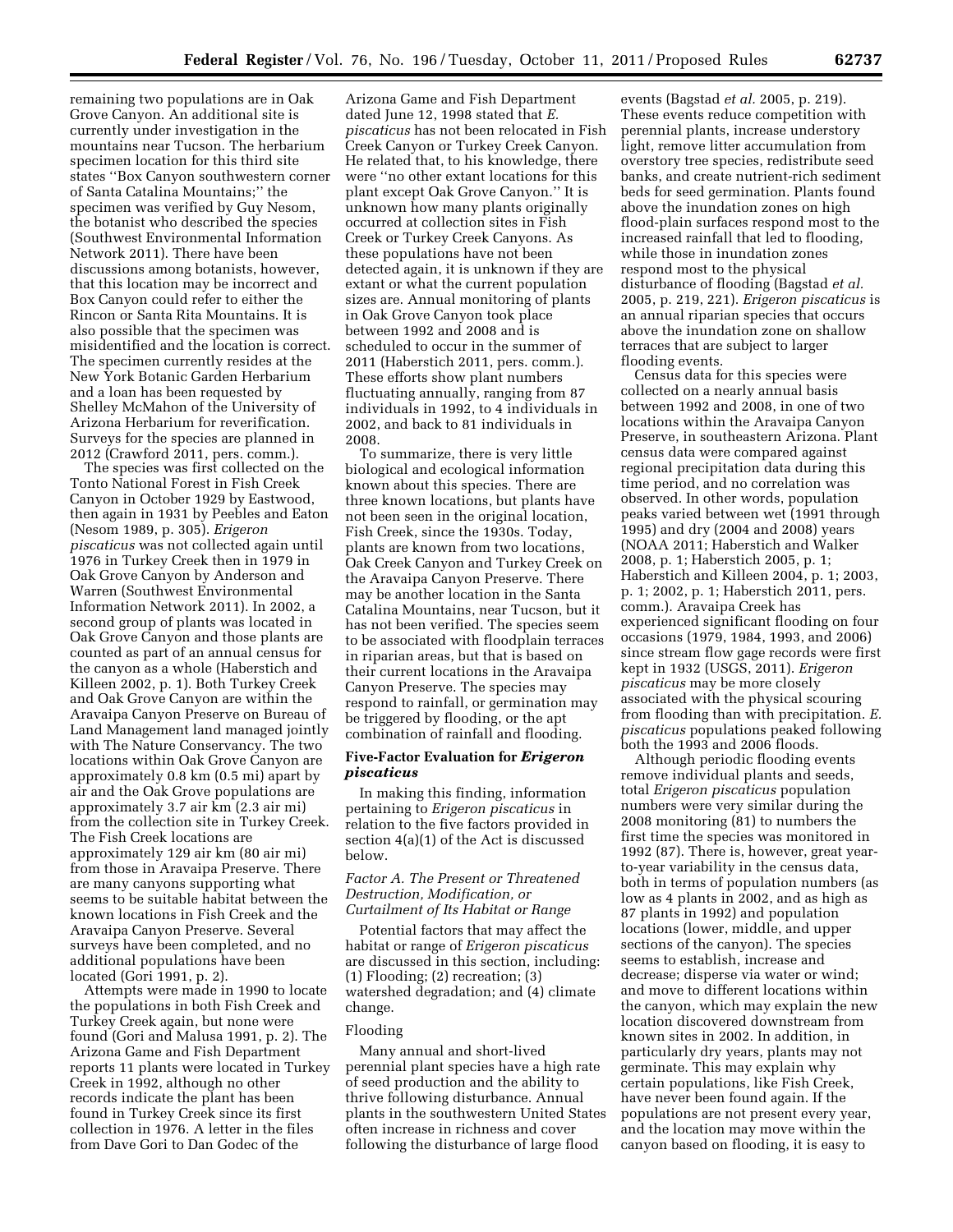understand why populations need regular and consistent monitoring.

*Erigeron piscaticus* seems to be well adapted to its environment and may require periodic flooding for survival. Too many large floods, however, could deplete the seed bank; too few large floods could lead to competition with perennial plants and litter accumulation (Gori 1992, p 3). We are making this conclusion based on the behavior of one population; however, this population may not be representative of the species. We conclude that *E. piscaticus* is tolerant of moderate disturbance and may need periodic flooding for successful seed germination. Therefore, based on the best available information, we determined that flooding is not a threat to the continued existence of *E. piscaticus,* nor is it likely to become so.

#### Recreation

*Erigeron piscaticus* plants are located near hiking and game trails in Oak Grove Canyon. Hiking and other forms of recreation, including all-terrain vehicle (ATV) use, occur frequently in the Aravaipa Canyon Preserve (Haberstich 2005, p. 1; Haberstich and Killeen 2004, p. 1). As stated above, this species seems to tolerate moderate levels of disturbance. The populations in Oak Grove Canyon seem to be persisting despite the levels of traffic, both human and ATV, that occur adjacent to and through the populations. There are also observations (Haberstich 2005, p. 1; Haberstich and Killeen 2004, p. 1) that *E. piscaticus* plants were found in various stages of germination and growth on an actively eroding site, another indication that the species tolerates disturbance. Impacts from recreation may have contributed to the loss of the Turkey Creek population in the Aravaipa Canyon Preserve, as the site was used as a casual camping site (AZGF Heritage Data Management 2001, p. 3). However, there is no documentary evidence that that is the case, and because no one has surveyed that area since the 1990s, there is no conclusive evidence that the population has been extirpated. In summary, *E. piscaticus*  seems to tolerate disturbance, and, based on the best available information, we find that recreation is not a threat to the continued existence of this species, nor is it likely to become so.

# Watershed Degradation

The Aravaipa Canyon watershed has a history of intense grazing by cattle, horses, and goats. This grazing occurred from the 1850s until the 1980s when grazing was removed from portions of the area and a pasture rotation system was initiated in other areas (Gori 1992,

p. 4). By 1997, the entire area, including Oak Grove and Turkey Creek Canyons, was free of domestic grazing activity (Haberstich 2011, pers. comm.). The years of intense grazing, coupled with fire suppression, significantly altered plant species composition and abundance, and led to a degraded condition of the upland vegetation of the area (Gori 1992, pp. 3–4). By the 1980s, this upland semidesert grassland was described as being largely comprised of shrubs and annual grasses, an unnatural condition that reduces water infiltration and can cause more intense sheet flow during storm events (Gori 1999, pp. 41–42). Great strides have been made in recent decades to correct this problem. Preserve Manager Mark Haberstich reports that the uplands are fairly healthy with increases in native perennial grasses, thus reducing runoff and erosion (Haberstich 2011, pers. comm.). There is no evidence that watershed degradation is affecting *E. piscaticus* populations in the Aravaipa Canyon Preserve. Therefore, based on our review of the best available information, we conclude that watershed degradation is not a threat to the continued existence of this species, nor is it likely to become so.

### Climate Change

For general background information on climate change, please refer to the first paragraphs of ''Climate Change'' under Factor A. The Present or Threatened Destruction, Modification, or Curtailment of Its Habitat or Range in the Five-Factor Evaluation for *Amoreuxia gonzalezii* section.

It has been suggested that this species may be a relict of the last ice age due to its very restricted habitat of cool, shady, narrow, and steep slot canyons in perennial stream bottoms (Haberstich 2011, pers. comm.). If this is the case, recent and projected increases in regional daily temperatures and decreases in winter precipitation could negatively impact *Erigeron piscaticus.*  Direct impacts due to rising temperature are unknown for this plant, although heat stress in plants in general is known to impact germination, photosynthesis, respiration, and a myriad of other functions (Wahid *et al.* 2007, p. 199). A reduction in precipitation or increase in temperature-related stress could preclude recruitment and therefore seed set in this annual species. Seed bank longevity for *E. piscaticus* has not been determined, although Bagstad *et al.*  (2005, p. 219) state that ''many of the annual plant species found in southwestern riparian areas have longlived seeds that are widely distributed in soil seed banks across the flood plain,

enabling them to establish opportunistically when suitable germination sites develop.'' Similarly, other *Erigeron* seeds have been reported to last roughly 10 years with no refrigeration (Murray 2011, pers. comm.).

The information related to the effects of climate change on *Erigeron piscaticus*  at a local scale is limited. Predicted changes in rainfall, temperature, and flooding frequency may all affect *E. piscaticus.* However, based on the species' life history and observed tolerances, it appears that the effects of climate change may be limited. In conclusion, based on the best available information, we have determined that climate change is not a threat to the continued existence of *E. piscaticus.* 

# Summary of Factor A

Based on the best available information, we have determined that flooding, recreation, watershed degradation, and climate change do not threaten *Erigeron piscaticus,* nor are they likely to do so. Flooding seems to play an important role in the germination and survival of *E. piscaticus* populations. As such, the species seems to tolerate moderate levels of disturbance, making the populations less vulnerable to impacts from recreation, such as hiking and ATV use. The watershed condition of Aravaipa Canyon has recovered from past grazing, and there is no evidence that *E. piscaticus* populations have been affected by watershed degradation. We acknowledge that climate change, particularly the predictions of reduced precipitation and increasing temperatures in the Southwest, may affect populations of *E. piscaticus;*  however, the limited available information at the local scale suggests that a climate change will likely not be a threat to the continued existence of the species. Thus, the present or threatened destruction, modification, or curtailment of the habitat or range is not a threat to the continued existence of *E. piscaticus,* nor is it likely to become so.

# *Factor B. Overutilization for Commercial, Recreational, Scientific, or Educational Purposes*

*Erigeron piscaticus* is not a plant of horticultural interest. There is no evidence of any instances in which *E. piscaticus* was collected from the wild other than as voucher specimens to document occurrences (*[http://ag.](http://ag.arizona.edu/herbarium) [arizona.edu/herbarium](http://ag.arizona.edu/herbarium)*). Therefore, we conclude, based on the best available information, that overutilization is not a threat to the continued existence of the species, nor is it likely to become so.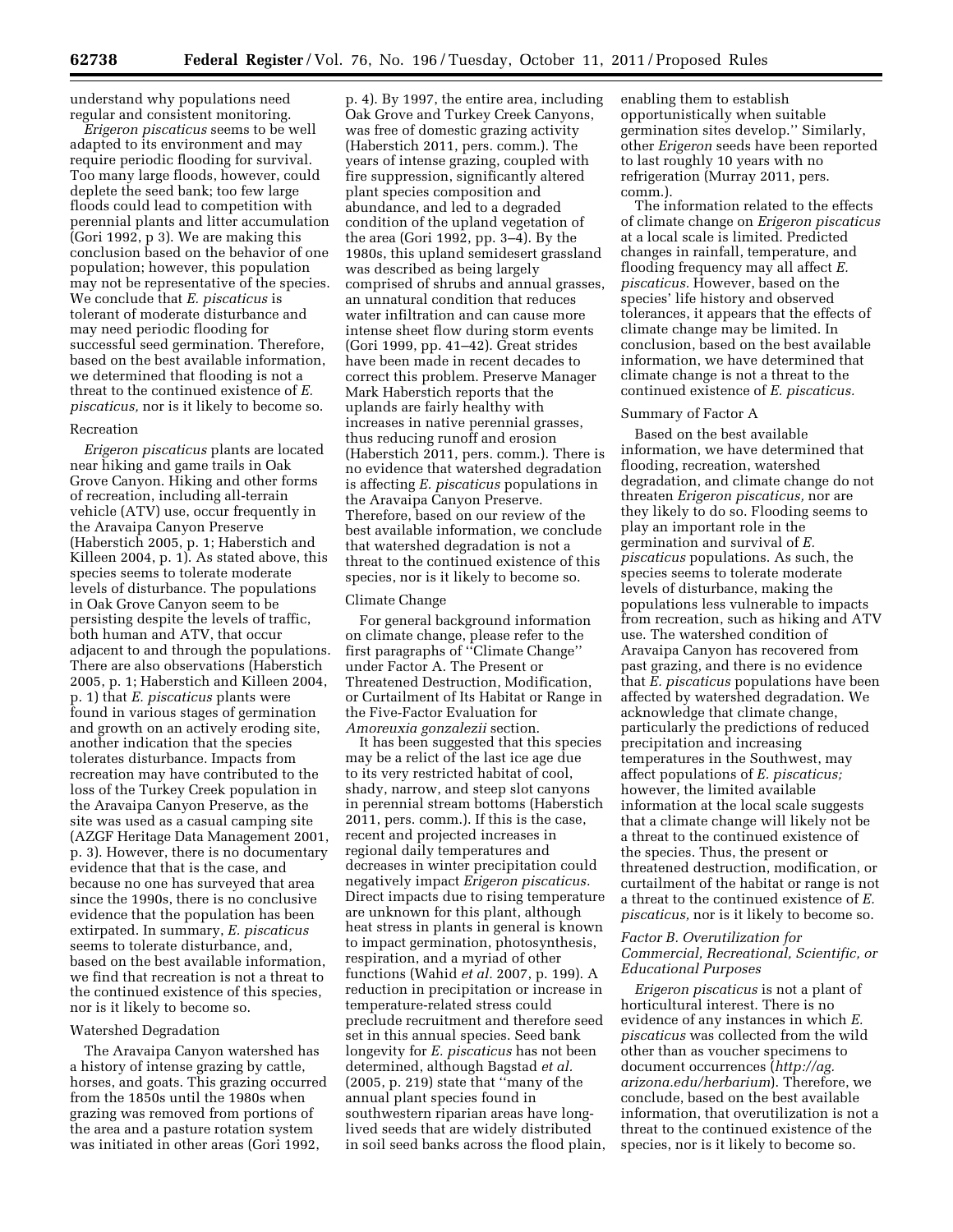#### *Factor C. Disease or Predation*

There is no indication that any disease affects *Erigeron piscaticus.*  There is no livestock grazing in Oak Grove Canyon and Turkey Creek on the Aravaipa Canyon Preserve, and there is no information about any other source of predation on the species. Therefore, we have determined that disease or predation is not a threat to this species' continued existence, nor is it likely to become so.

# *Factor D. The Inadequacy of Existing Regulatory Mechanisms*

The Act requires us to examine the adequacy of existing regulatory mechanisms with respect to threats that may place *Erigeron piscaticus* in danger of extinction or likely to become so in the future. Existing regulatory mechanisms that could have an effect on potential threats to *E. piscaticus*  include (1) Local land use laws, processes, and ordinances; (2) State laws and regulations; and (3) Federal laws and regulations. *E. piscaticus*  occurs entirely on Federal land under the jurisdiction of the Bureau of Land Management (BLM) and the Tonto National Forest; therefore, the discussion below focuses on Federal laws.

*Erigeron piscaticus* is listed as a BLM sensitive species (BLM, 2010). The management of sensitive species is described in the BLM Manual Section 6840, which states that the BLM will focus sensitive species management on maintaining species habitat in functional ecosystems, ensuring the species is considered in land management decisions, and prioritizing conservation that emphasizes habitat needs for the species, thereby preventing the need to list the species under the Act.

*Erigeron piscaticus* is also listed as a sensitive species in the Tonto National Forest (Tonto National Forest 2004, entire). The management of sensitive species is described in U.S. Forest Service Manual (FSM) 2670, and the management objectives are to develop and implement management practices to ensure that species do not become endangered or threatened because of Forest Service actions; maintain viable populations of all native and desired nonnative wildlife, fish, and plant species in habitats distributed throughout their geographic range on National Forest System lands; and develop and implement management objectives for populations or habitat of sensitive species, or both. In addition, the Forest has to consider the effects of their actions on the viability of sensitive

species through the NEPA process. As defined by Forest Service policy, actions must not result in loss of species viability or create significant trends toward the need for Federal listing. *E. piscaticus* receives these protective measures in the Tonto National Forest.

#### Summary of Factor D

We examined the existing regulatory mechanisms that protect *Erigeron piscaticus.* We have determined that the BLM and Forest Service sensitive species designation adequately protects *E. piscaticus* and its habitat and, thus, there is no evidence of impacts to *E. piscaticus* from inadequate existing regulatory mechanisms. We conclude that the best available information indicates that *E. piscaticus* is not threatened by inadequate existing regulatory mechanisms.

# *Factor E. Other Natural or Manmade Factors Affecting Its Continued Existence*

### Small Population Size

Small populations can be especially vulnerable to environmental disturbances such as habitat loss, nonnative species, grazing, and climate change (Barrett and Kohn 1991, p. 7; Oostermeijer 2003, p. 21; O'Grady 2004, pp. 513–514). However, plants that are historically rare may have certain adaptations to rarity (*e.g.,* early blooming, extended flowering, or mixed-mating systems) that enable them to persist (Brigham 2003, p. 61). For more information on species rarity and its effects on the conservation status of a species, see the discussion under Factor E. Other Natural or Manmade Factors Affecting Its Continued Existence in the Five-Factor Evaluation for *Amoreuxia gonzalezii.* 

There is no indication that *Erigeron piscaticus* was ever present on the landscape over a more extensive range than it is today. Existing sites are monitored, and surveys have located no new occurrences. There is no information indicating that random demographic or environmental events are a threat to the continued existence of the species because of its small population size.

### Genetic Diversity

Small population size can decrease genetic diversity due to genetic drift (the random change in genetic variation each generation), and inbreeding (mating of related individuals) (Antonovics 1976, p. 238; Ellstrand and Elam 1993, pp. 218–219). Genetic drift can decrease genetic variation within a population by favoring certain characteristics and,

thereby, increasing differences between populations (Ellstrand and Elam 1993, pp. 218–219). Self-fertilization and low dispersal rates can cause low genetic diversity due to inbreeding (Antonovics 1976, p. 238; Barrett and Kohn 1991, p. 21). This decreased genetic diversity diminishes a species' ability to adapt to the selective pressures of a changing environment (Newman and Pilson 1997, p. 360; Ellstrand 1992, p. 77).

Limited information is available regarding the genetic diversity of the *Erigeron* genus. No information is available regarding the genetic diversity exhibited by *E. piscaticus.* Therefore, we have determined that a lack of genetic diversity is not a threat to the continued existence of the species.

### Summary of Factor E

*Erigeron piscaticus* is a rare species known from two locations, Fish Creek Canyon and the Aravaipa Canyon Preserve. Currently, there are two known populations in Oak Creek Canyon, within the Aravaipa Canyon Preserve. The other populations of *E. piscaticus* in Fish Creek Canyon and Turkey Creek Canyon, in the Aravaipa Canyon Preserve, have not been seen in quite some time. There is no evidence that this species was at one time more widespread than its current distribution. There is no information that *E. piscaticus* populations are subject to threats resulting from small population size. The same conclusion is drawn for the lack of genetic diversity that may affect small populations. Therefore, based on the best available information, we have determined that small population size and lack of genetic diversity are not threats to the continued existence of *E. piscaticus,* nor are they likely to become so.

### **Finding for** *Erigeron piscaticus*

As required by the Act, we considered the five factors in assessing whether *Erigeron piscaticus* is endangered or threatened throughout all or a significant portion of its range. We examined the best scientific and commercial information available regarding the past, present, and future threats faced by *E. piscaticus.* We reviewed the petition, information available in our files, other available published and unpublished information, and we consulted with recognized plant experts and land managers.

*Erigeron piscaticus* populations do not seem to face any obvious threats. The species is an annual, which means that there is less certainty about the size, location, and permanence of any given site. In addition, the species tolerates,